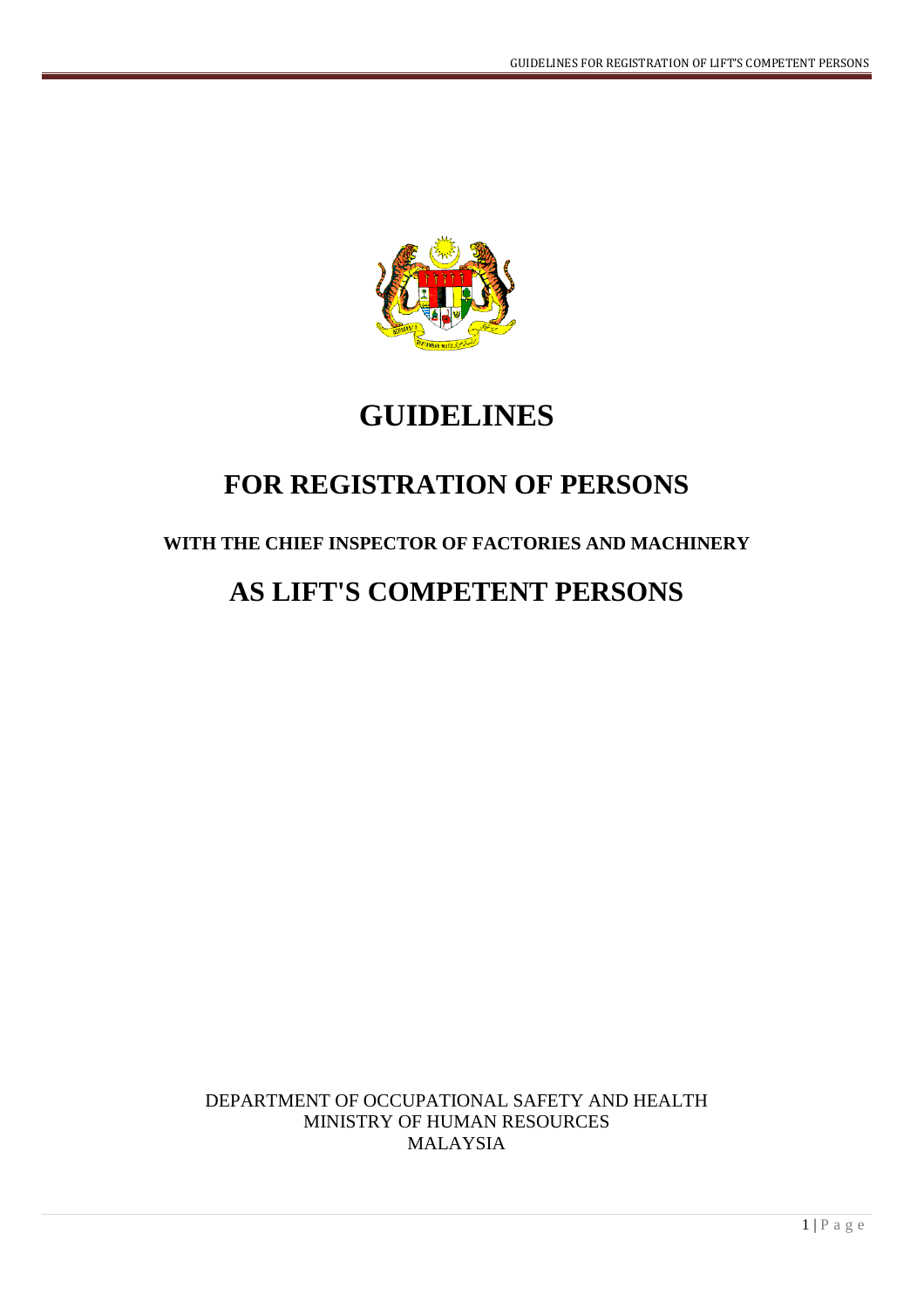# **CONTENTS**

| 1.0 General                        | Page 3 |
|------------------------------------|--------|
| 2.0 Qualification For Registration | Page 3 |
| 3.0 Application Procedure          | Page 6 |
| 4.0 Power of The Chief Inspector   | Page 6 |
| 5.0 Duties of Competent Persons    | Page 7 |
| 6.0 Examination                    | Page 8 |
| 7.0 Recognition Criteria           | Page 9 |
| 8.0 Misconduct                     | Page 9 |

| Appendix 1 : Application To Be Registered As A Lift's Competent Person | Page 10 |
|------------------------------------------------------------------------|---------|
| Appendix 2 : Application for Renewal as A Competent Person             | Page 12 |
| Appendix 3 : Declaration By a Grade I/II/III Competent Person (1/2)    | Page 14 |
| Appendix 4 : Declaration By a Grade I/II/III Competent Person (2/2)    | Page 15 |
| Appendix 5 : Checklist For Inspection Of Electric Elevator             | Page 19 |
| Appendix $6:$ JKJ 166                                                  | Page 21 |
| Appendix 7 : JKJ 167                                                   | Page 25 |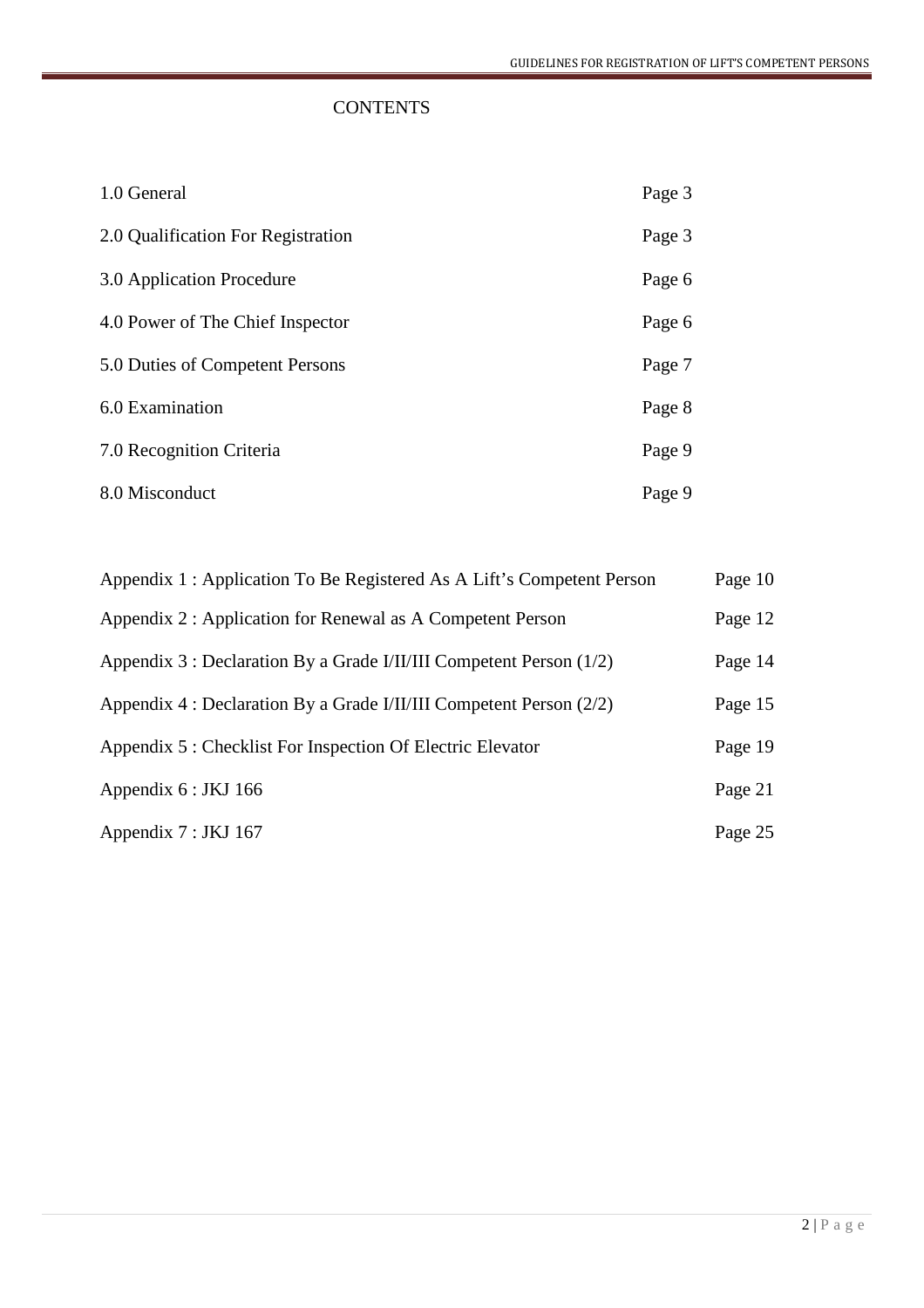# **1.0 GENERAL**

1.1 The purpose of these guidelines is to lay down the procedure, stipulate the qualifications and other conditions for the registration of persons who intend to carry out duties as a Lift's Competent Person in pursuance to the provisions of regulation 6, regulation 30 and regulation 31, of the Factories and Machinery (Passenger and Goods Lifts) Regulations, 1970.

1.2 In pursuance to the provisions of regulation 6, regulation 30 and regulations 31(5), 31(6), 31(7) and 31(8) of the Factories and Machinery (Passenger and Goods Lifts) Regulations, 1970, the Chief Inspector of Factories and Machinery may exercise his rights in performing his function, exercising his power and discharging his duties assigned to him under the Factories and Machinery Act (here-in-after referred as the "Act") and the regulations made under the Act, not to recognize any reports, inspections or recommendations forwarded by any person who carry out duties as a lift competent person, if the person is not registered with the Chief Inspector.

1.3 For the purpose of these guidelines-

"Approved Firm" means a firm which has satisfied the Chief Inspector that its employs persons suitably qualified and trained (here-in-after referred to as the lift competent person grade 1) and controls equipment and facilities to ensure a proper standard of lift examination (inspection), service and maintenance.

"Lift Competent Person Grade I" means a person registered with the Chief Inspector to perform duties as prescribed under regulation 6 (on behalf of the owner), regulation 30, and regulations 31(5), 31(6), 31(7) and 31(8) of the Factories and Machinery (Passenger and Goods Lifts) Regulations, 1970.

"Lift Competent Person Grade II" means a person registered with the Chief Inspector to perform duties as prescribed under regulation 30, regulations 31(5), 31(6), 31(7) and 31(8) of the Factories and Machinery (Passenger and Goods Lifts) Regulations, 1970.

"Lift Competent Person Grade III" means a person registered with the Chief Inspector to perform duties as prescribed under regulations  $31(5)$ ,  $31(6)$ ,  $31(7)$  and  $31(8)$  of the Factories and Machinery (Passenger and Goods Lifts) Regulations, 1970.

"Lift Competent Person" means lift competent person grade I or grade II or grade III

# **2.0 QUALIFICATION FOR REGISTRATION**

2.1 A person applying to be registered with the Chief Inspector as a Lift Competent Person Grade I shall-

- (a) be a Malaysian citizen;
- (b) holds a qualification and experience of  $$ 
	- i) degree in mechanical, electrical or electronic engineering or equivalent, accredited by Malaysian Qualification Accreditation (MQA) or the Board of Engineers, Malaysia (BEM) and with five (5) years working experience in **installation, inspection, testing, maintenance and has knowledge in designing (preparation of first schedule)** of electric passenger or goods lifts, escalators and dumbwaiters; or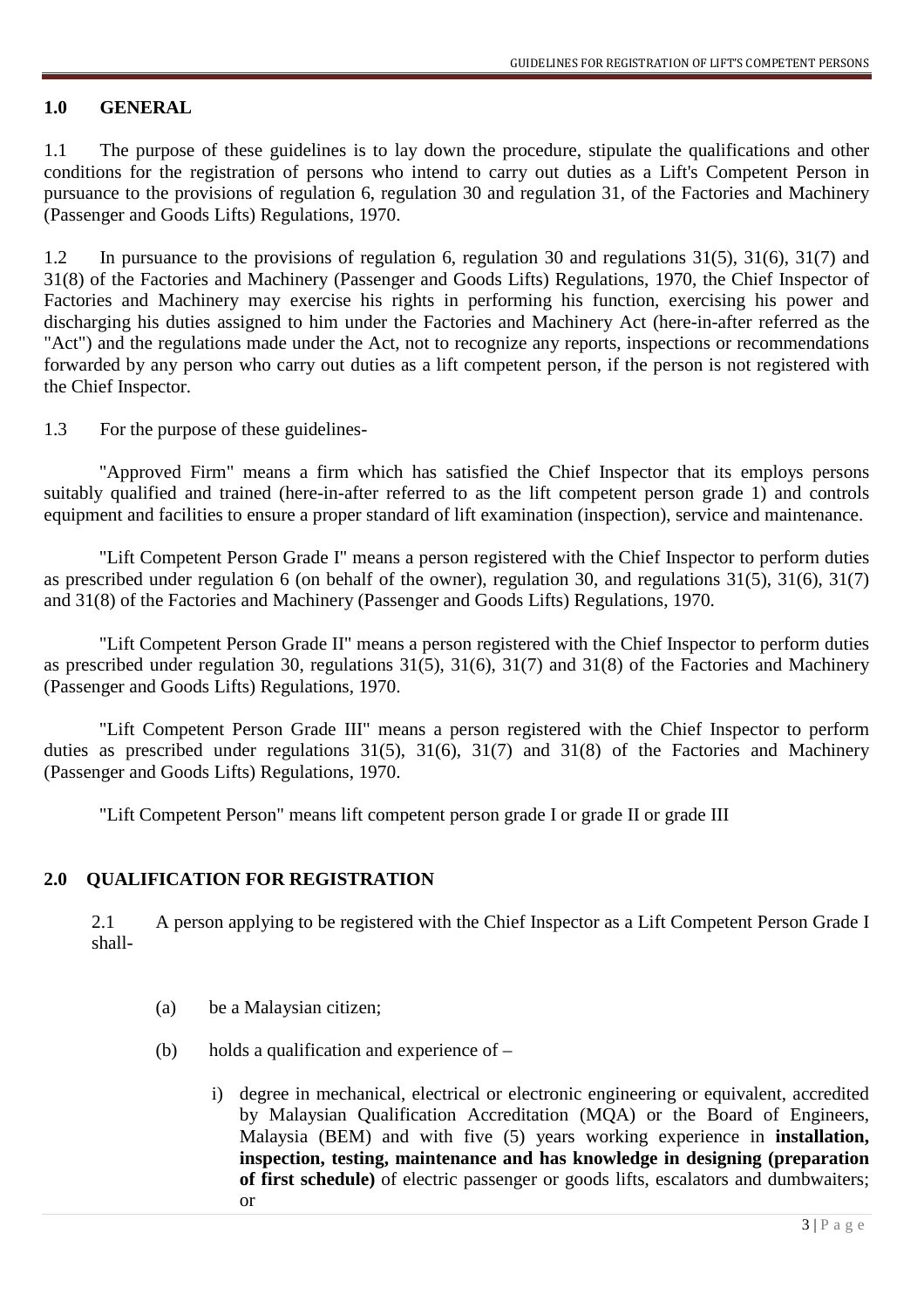- ii) holds a diploma in mechanical, electrical or electronic engineering or equivalent, accredited by the Malaysian Qualification Accreditation (MQA) or National Occupational Skill Standard (NOSS) and with ten (10) years working experience in **installation, inspection, testing, maintenance and has knowledge in designing (preparation of first schedule)** of electric passenger or goods lifts, escalators and dumbwaiters;
- (c) be registered with the Board of Engineers, Malaysia (BEM), employed by an approved firm and trained by the principal company;
- (d) has passed an examination conducted by the Chief Inspector or his representatives;
- (e) be medically fit;
- (f) has not been-
	- (i) convicted of an offence under the Act or any regulations made thereunder;
	- (ii) convicted of an offence under the Occupational Safety and Health Act, 1994 or any regulations made thereunder; or
	- (iii) convicted of an offence and sentenced to more than one year imprisonment or a fine of more than two thousand ringgit;
- (g) has fulfilled such other conditions as may be prescribed under the Act or any regulations made there under.

2.2 A person applying to be registered with the Chief Inspector to perform duties as a lift Competent Person Grade II shall-

- (a) be a Malaysian citizen;
- (b) hold a qualification and experience of
	- i) degree in mechanical, electrical or electronic engineering or equivalent, accredited by the Malaysian Qualification Accreditation (MQA) the Board of Engineers, Malaysia (BEM) and with three (3) years working experience in **installation, inspection, testing and maintenance** of electric passenger or goods lifts, escalators and dumbwaiters; or
	- ii) holds a diploma in mechanical, electrical or electronic engineering or equivalent, accredited by the Malaysian Qualification Accreditation (MQA) or National Occupational Skill Standard (NOSS) and with five (5) years working experience in **installation, inspection, testing and maintenance** of electric passenger or goods lifts, escalators and dumbwaiters; or
	- iii) holds a certificate in mechanical, electrical or electronic engineering or equivalent, accredited by the Malaysian Qualification Accreditation (MQA) or National Occupational Skill Standard (NOSS) and with ten (10) years working experience in **installing, inspecting, testing and maintaining** of electric passenger or goods lifts, escalators and dumbwaiters;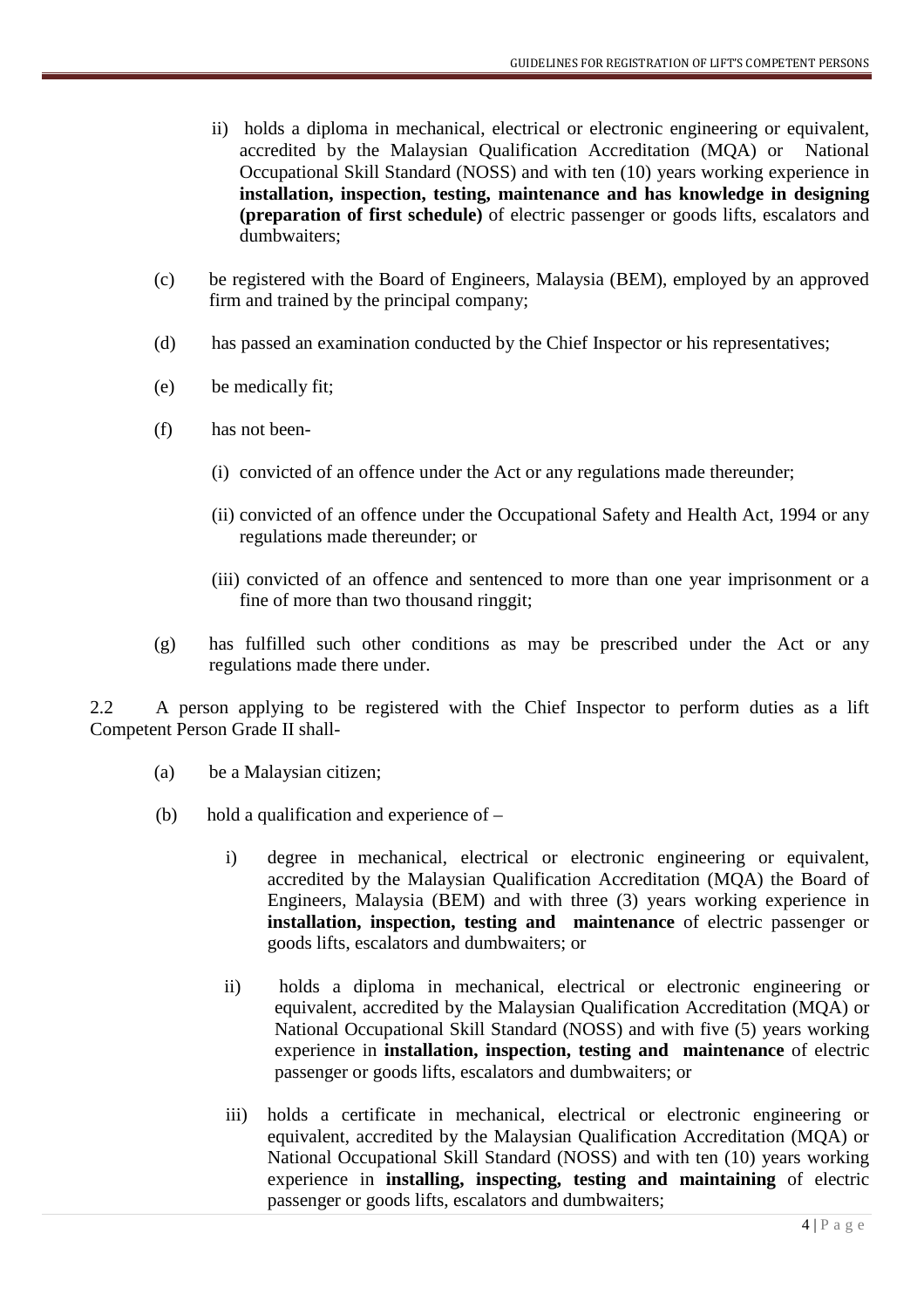- (c) be employed by an approved firm;
- (d) has passed an examination conducted by the Chief Inspector or his representatives
- (e) be medically fit;
- (f) has not been-
	- (i) convicted of an offence under the Act or any regulations made thereunder;
	- (ii) convicted of an offence under the Occupational Safety and Health Act, 1994 or any regulations made thereunder; or
	- (iii) convicted of an offence and sentenced to more than one year imprisonment or a fine of more than two thousand ringgit;
- (g) has fulfilled such other conditions as may be prescribed under the Act or any regulations made there under.

**2.3** A person applying to be registered with the Chief Inspector to perform duties as a lift Competent Person Grade III shall-

- (a) be a Malaysian citizen;
- (b) hold a qualification and experience of
	- (i) holds a degree in mechanical, electrical or electronic engineering or equivalent, accredited by the Malaysian Qualification Accreditation (MQA) or the Board of Engineers, Malaysia (BEM), and has one (1) year working experience in **maintaining, servicing and second schedule inspection** of electric passenger or goods lifts, escalators and dumbwaiters; or
	- (ii) holds a diploma in mechanical, electrical or electronic engineering accredited by Malaysian Qualification Accreditation (MQA or National Occupational Skill Standard (NOSS) and has three (3) years working experience in **maintaining, servicing and second schedule inspection** of electric passenger or goods lifts, escalators and dumbwaiters; or
	- (iii) holds a certificate in mechanical, electrical or electronic engineering or equivalent, accredited by the Malaysian Qualification Accreditation (MQA) or National Occupational Skill Standard (NOSS) and with five (5) years working experience in **maintaining, servicing and second sechedule inspection** of electric passenger or goods lifts, escalators and dumbwaiters.
- (c) be employed by an approved firm;
- (d) has passed an examination conducted by the Chief Inspector or his representatives
- (e) be medically fit;
- (f) has not been-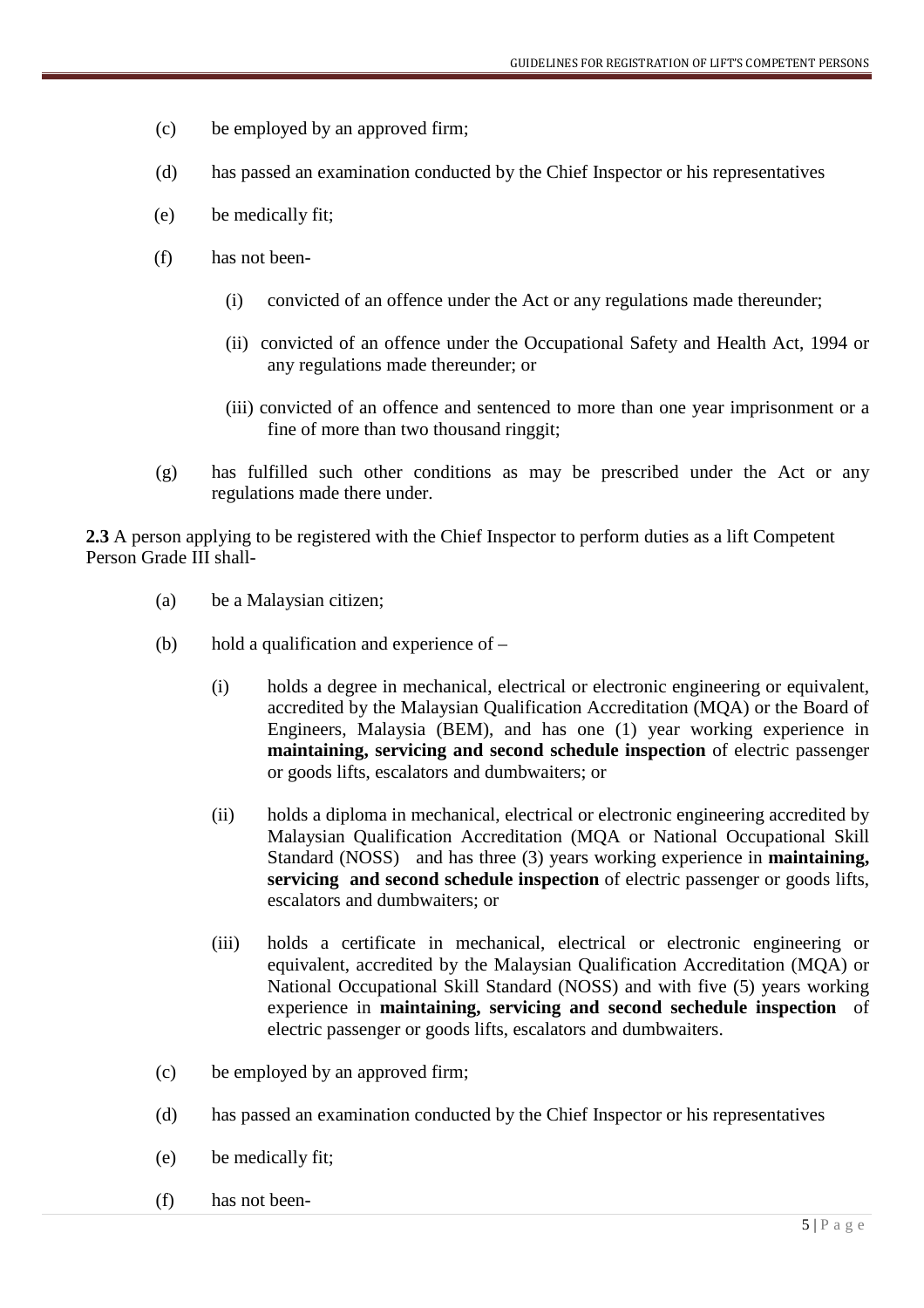- (i) convicted of an offence under the Act or any regulations made thereunder;
- (ii) convicted of an offence under the Occupational Safety and Health Act, 1994 or any regulations made thereunder; or
- (iii) convicted of an offence and sentenced to more than one year imprisonment or a fine of more than two thousand ringgit;
- (g) has fulfilled such other conditions as may be prescribed under the Act or any regulations made there under.

**2.4** A person who already poses the competency under the existing system may apply to be registered with the Chief Inspector as Competent Person Grade I or equivalent Grade and may be undergone and passed an interview conducted by the Chief Inspector or his representatives.

# **3.0 APPLICATION PROCEDURE**

**3.1** An application to be registered with the Chief Inspector must be forwarded by the approved firm and has to be certified by its existing Lift Competent Person (if any), and must be made and completed in the form set out in Appendix I and shall be accompanied with the relevant information, documentation and declarations required under Clause 2.0 above.

**3.2** Registration is valid for a period of three (3) years from the date of registration or as specified by Chief Inspector, unless it is canceled by the Chief Inspector as stipulated in Clause 4.2.

**3.3** Application for renewal of registration must be made by using the form as set out in Appendix 2.

**3.4** A competent person who has ceased to work with an approved firm and intends to work with another firm, has to reapply by using the form as set out in Appendix I and has to sit for another examination to re-register him as a competent person.

# **4.0 POWER OF THE CHIEF INSPECTOR**

**4.1** Refusal to register. The Chief Inspector may refuse to register any application made if he is satisfied that the applicant does not meet the requirements as outlined in Clause 2 or failed an examination as prescribed under Clause 6.

**4.2 Refusal to renew registration and cancellation of registration.** The Chief Inspector may refuse to renew or canceled at any time, registration of any competent person if he:-

- (a) has ceased to work with the approved firm;
- (b) has declared by Medical Officer or Occupational Health Doctor as medically unfit;
- (c) has not meet any requirements set by the Chief Inspector;
- (d) has failed to perform his duties as outlined in Clause 5; or
- (e) has committed any of the misconduct as outlined in Clause 8.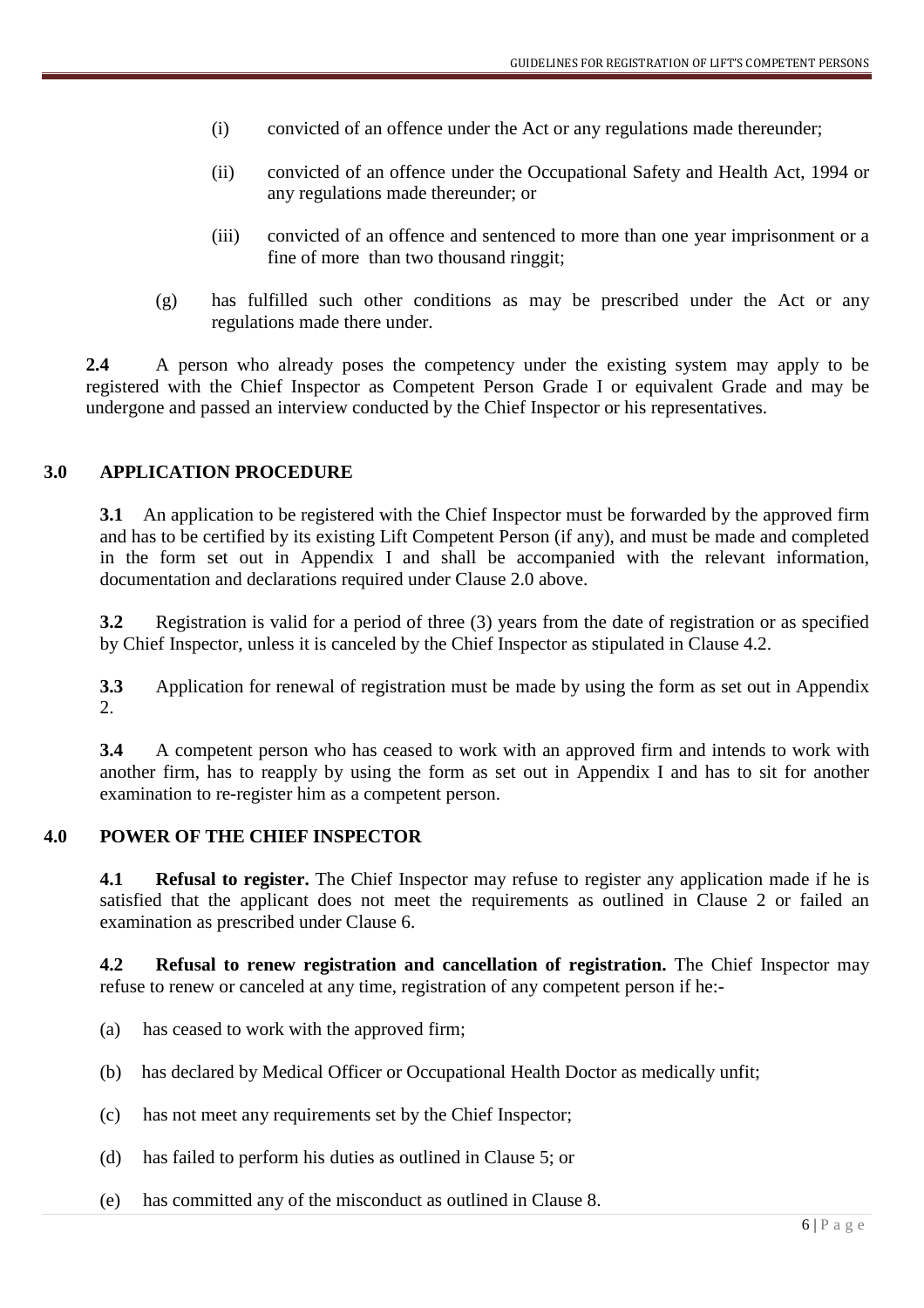**4.3** The Chief Inspector may call the lift competent person for an interview upon the renewal of the competency.

### **5.0 DUTIES OF LIFT COMPETENT PERSONS**

- **5.1** The Lift Competent Person Grade I shall:-
	- (a) be a representative of the lift owner to prepare, sign and submit to the Chief Inspector, the First Schedule as required by regulation 6 (a) of the Factories and Machinery (Electrical Passenger and Goods Lift) Regulations, 1970;
	- (b) fulfill all of the duties as prescribed under regulations 30,  $31(5)$ ,  $31(6)$ ,  $31(7)$  and  $31(8)$ of the Factories and Machinery (Electric Passenger and Goods Lifts) Regulations, 1970;
	- (c) to carry out at least thirty (30) first or regular inspection per year by using the JKJ 166 for first inspection and checklist for inspection of electric and hydraulic elevator for regular inspection in order to fulfill the requirement for renewal;
	- (d) to ensure the safety and health of employees of the approved firm and other people during the installation, testing and first inspection and regular inspection of the lifts under his care being taken care of;
	- (e) notify the Chief Inspector of any accident or incident involving the lift under his care;
	- (f) provide technical accident report and remedial action;
	- (g) supervise Lift Competent Person Grade II and Grade III; and
	- (h) submit declaration as set out in appendix 3 and 4, and an organisation chart to indicate the line functions and territorial responsibilities of the competent persons in relationship to the firm's Chief Executive officer, Managing Director or General Manager of the lift firm.
- **5.2** The Lift Competent Person Grade II shall:-
	- (a) fulfill all of the duties as prescribed under regulations 30,  $31(5)$ ,  $31(6)$ ,  $31(7)$  and  $31(8)$ of the Factories and Machinery (Electric Passenger and Goods Lifts) Regulations, 1970;
	- (b) be under the supervision of a Competent Person Grade I;
	- (c) to carry out at least sixty (60) first or regular inspection per year by using the JKJ 166 for first inspection and checklist for inspection of electric and hydraulic elevator for regular inspection in order to fulfill the requirement for renewal;
	- (d) to ensure the safety and health of employees of the approved firm and other people during the installation, testing and first inspection and regular inspection of the lifts under his care being taken care of;
	- (e) supervise Lift Competent Person Grade III; and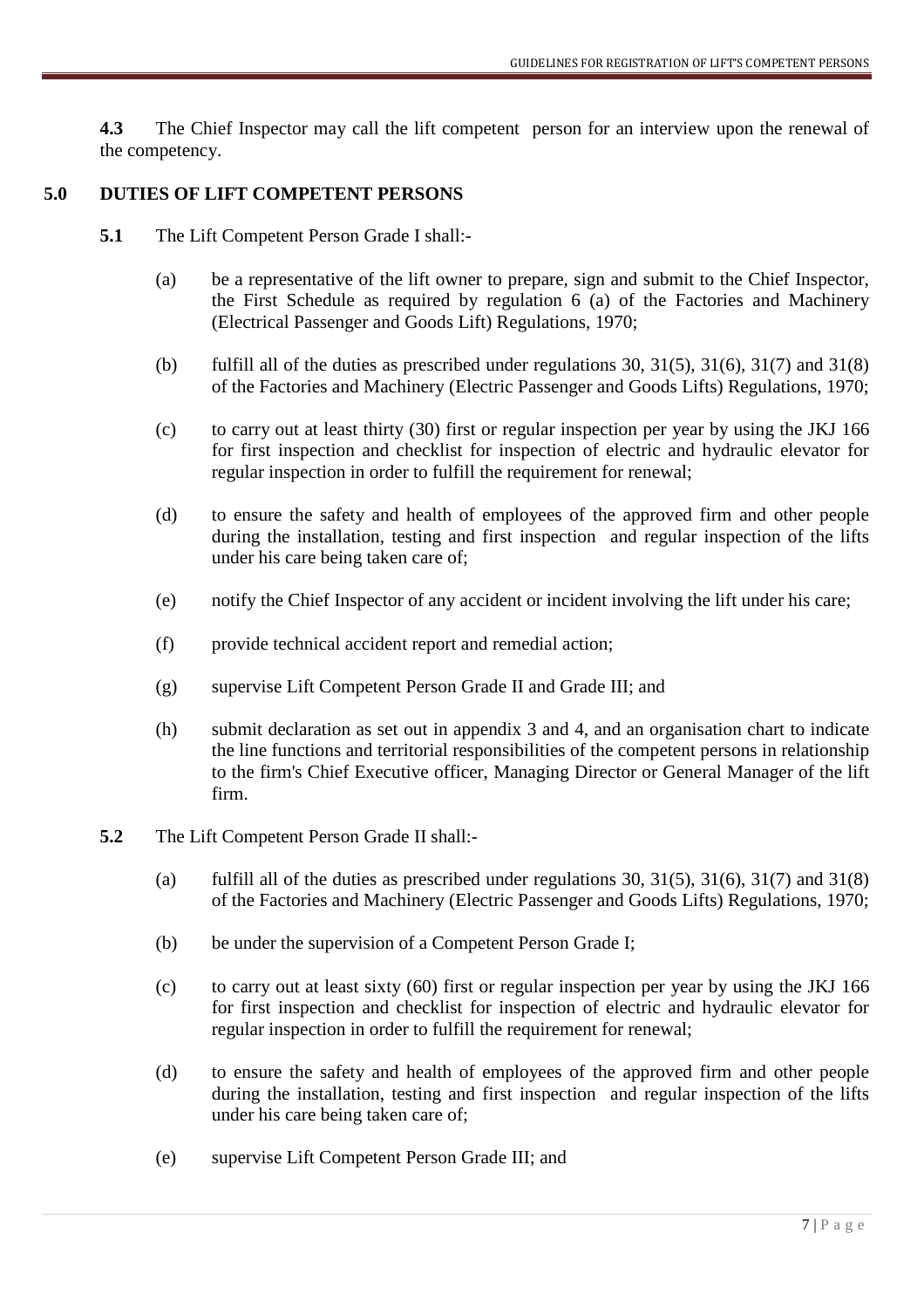- (f) notify the Chief Inspector or Lift Competent Person Grade I of any accident or incident involving the lift under his care.
- **5.3** The Lift Competent Person Grade III shall:-
	- (a) fulfill all of the duties as prescribed under regulations  $31(5)$ ,  $31(6)$ ,  $31(7)$  and  $31(8)$  of the Factories and Machinery (Electric Passenger and Goods Lifts) Regulations, 1970;
	- (b) be under the direct supervision of a Lift Competent Person Grade I or Grade II;
	- (c) to carry out at least ninety (90) Second Schedule inspection per year in order to fulfill the requirement of renewal the competency
	- (d) to ensure the safety and health of employees of the approved firm and other people during the monthly and Second Schedule inspection of the lifts under his care being taken care of; and
	- (e) notify the Chief Inspector or the Lift Competent Person Grade I of any accident or incident involving the lift under his care.

**5.4** Any Lift Competent Person who fails to carry out the duties as prescribed under Clauses 5.1, 5.2 or 5.3. respectively shall be considered has committed a misconduct.

# **6.0 EXAMINATION**

**6.1** An examination or a technical presentation shall be conducted for a candidate who intends to be a Lift Competent Person Grade I, to determine his knowledge and experiences. Such oral examination shall include -

- (a) **Part I**  To determine the experience and knowledge of candidates pertaining to the designs and preparation of lift's first schedule;
- (b) **Part 11**  To determine the experience and knowledge of candidates pertaining to the installation, testing and statutory inspection of new lifts and regular inspection; and
- (c) **Part III**  To determine the experience and knowledge of candidates pertaining to the maintenance, servicing and second schedule inspection of lifts; and
- (d) **Part IV** To determine the experience and knowledge of candidates pertaining to code of practice and relevant regulations.

**6.2** An examination shall be conducted for a candidate who intends to be a Lift Competent Person Grade II, to determine his knowledge and experiences. Such oral examination shall include **Part II, Part III and Part IV** as outlined in Clause 6. 1.

**6.3** An examination shall be conducted for a candidate who intends to be a Competent Person Grade III, to determine his knowledge and experiences. Such written examination shall include **Part III and Part IV** as outlined in Clause 6. 1.

**6.4** An interview and a technical presentation may be conducted for a candidate who already poses the competency under the existing system who intends to be a Lift Competent Person Grade I or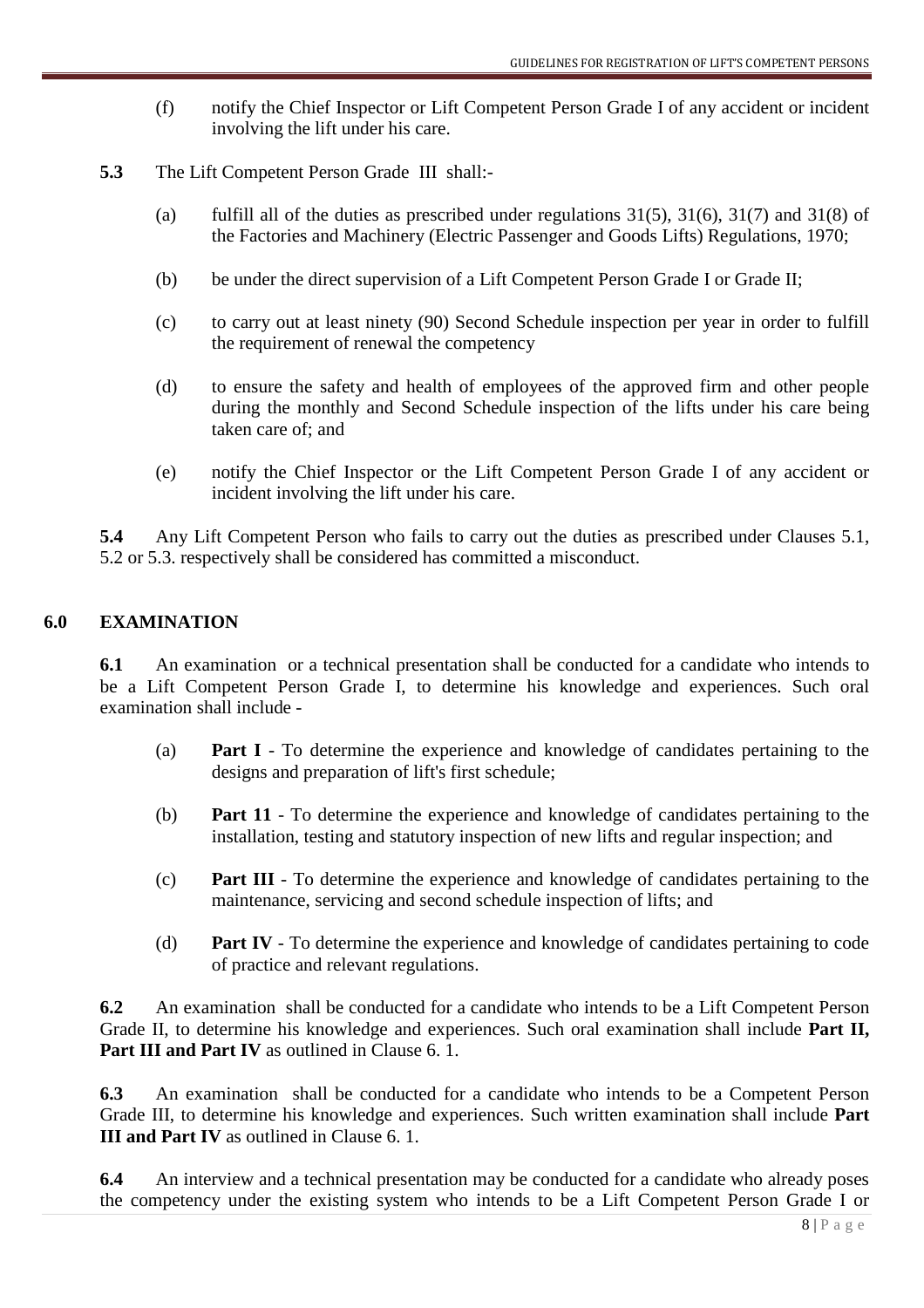equivalent Grade , to determine his knowledge and experiences related to the latest requirement on technical and legislation.

**6.5** A technical presentation by lift competent person grade I and II and an interview may be conducted for a lift competent person who applies to renew his/her competency , to verify that he/she has carried his duty as lift competent person as stipulated in the Act and the Guideline.

# **7. RECOGNITION CRITERIA**

**7.1** Recognition to a candidate who meets the requirements as set out in Clause 2.1 and passed an examination as prescribed under Clause 6.1, shall be granted a certificate and registered as a Lift Competent Person Grade I.

**7.2** A candidate who meets the requirements as set out in Clause 2.2 and passed an examination as prescribed in under Clause 6.2, shall be granted a certificate and registered as a Lift Competent Person Grade II.

**7.3** Recognition to a candidate who meets the requirements as set out in Clause 2.3 and passed an examination as prescribed under Clause 6.3, shall be granted a certificate and registered as a Competent Person Grade III.

**7.4** Recognition to a candidate who meets the requirements as set out in Clause 2.4 and passed an interview as prescribed under Clause 6.4, shall be granted a certificate and registered as a Lift Competent Person Grade I.

# **8. MISCONDUCT**

8.1 For the purpose of these guidelines, misconduct means:

- (a) failure to carry-out the duties as prescribed under Clause 5;
- (b) delegates the duties to another person who is not registered with the Chief inspector;
- (c) failure to advice the occupier or owner of any defect in the lifts which is likely to cause danger to life or property while such lift is under his direct control;
- (d) causing damage to the lifts or injury to any person by careless operation of the lifts or by neglect of routine instructions, or by neglect to use the safety appliances provided or by any negligent act or omission; or

8.2 Any lift competent person who being found to be guilty of misconduct, his/her competency shall be terminated immediately.

8.3 Any lift competent person Grade I who being found to be negligent that caused an accident or dangerous occurrence of the lifts under his care, he or she shall be charged under the relevant Act or Regulations.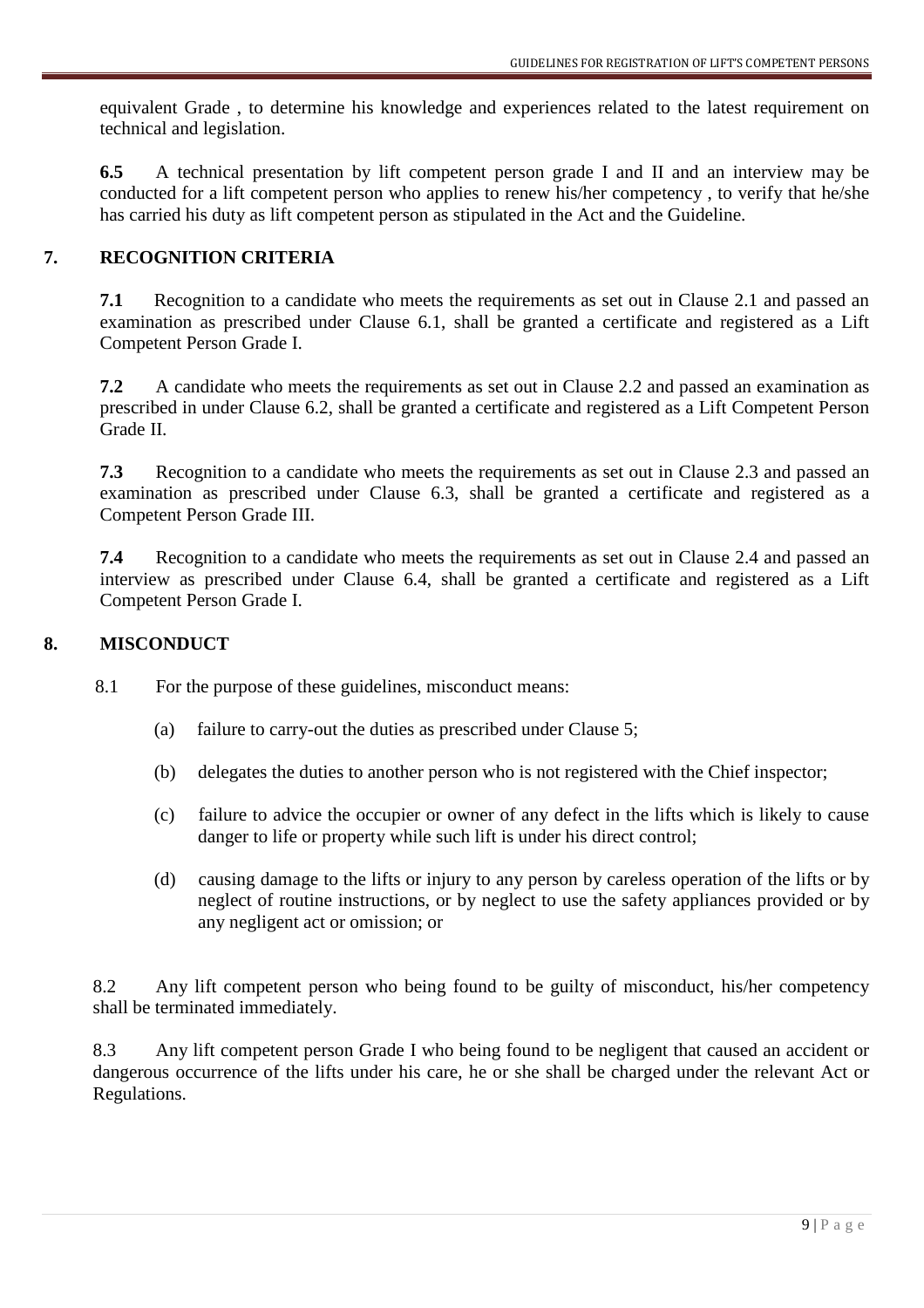|     |                                                                    |                              |                           | GUIDELINES FOR REGISTRATION OF LIFT                                                                             |
|-----|--------------------------------------------------------------------|------------------------------|---------------------------|-----------------------------------------------------------------------------------------------------------------|
|     |                                                                    | (KEMENTERIAN SUMBER MANUSIA) |                           | JABATAN KESELAMATAN DAN KESIHATAN PEKERJAAN<br>APPLICATION TO BE REGISTERED AS A LIFT COMPETENT PERSON I/II/III |
|     | A. PARTICULARS OF THE CANDIDATE<br>(To be filled by the Applicant) |                              |                           |                                                                                                                 |
| 1.  | PERSONAL PARTICULARS                                               |                              |                           |                                                                                                                 |
| 1.1 | Name of Candidate (in block letters)                               |                              |                           | 1.2 Date of Birth                                                                                               |
|     |                                                                    |                              |                           |                                                                                                                 |
| 1.3 | Sex                                                                |                              | 1.4                       | Identity Card Number*                                                                                           |
|     | Male/Female                                                        |                              |                           | .                                                                                                               |
| 1.5 | Place of Birth                                                     |                              | 1.6                       | Citizenship                                                                                                     |
|     |                                                                    |                              |                           |                                                                                                                 |
|     | 1.7 Approved Lift Firm Name & Registration No                      |                              |                           | 1.8 Job Designations:                                                                                           |
|     |                                                                    |                              |                           |                                                                                                                 |
|     |                                                                    |                              |                           |                                                                                                                 |
| 1.9 | <b>Office Address</b>                                              |                              |                           | 1.10 Tel. No. (Office)                                                                                          |
|     |                                                                    |                              |                           |                                                                                                                 |
|     |                                                                    |                              |                           | 1.11 Tel. No. (Home)                                                                                            |
|     |                                                                    |                              |                           |                                                                                                                 |
|     |                                                                    |                              |                           | 1.12 E-mail address                                                                                             |
| 2.  | <b>QUALIFICATION</b>                                               |                              |                           |                                                                                                                 |
| 2.1 | Professional education*<br>Name of Institution/<br>University      | Year<br>From to              | Qualification<br>Obtained |                                                                                                                 |
|     |                                                                    |                              |                           |                                                                                                                 |
|     | .<br>2.2 Technical training                                        | .                            |                           |                                                                                                                 |
|     |                                                                    |                              |                           |                                                                                                                 |

Date: ……………………………. ……………………….. Signature of Applicant

Note: (\*) Please enclosed certified copies of relevant document and latest medical examination report.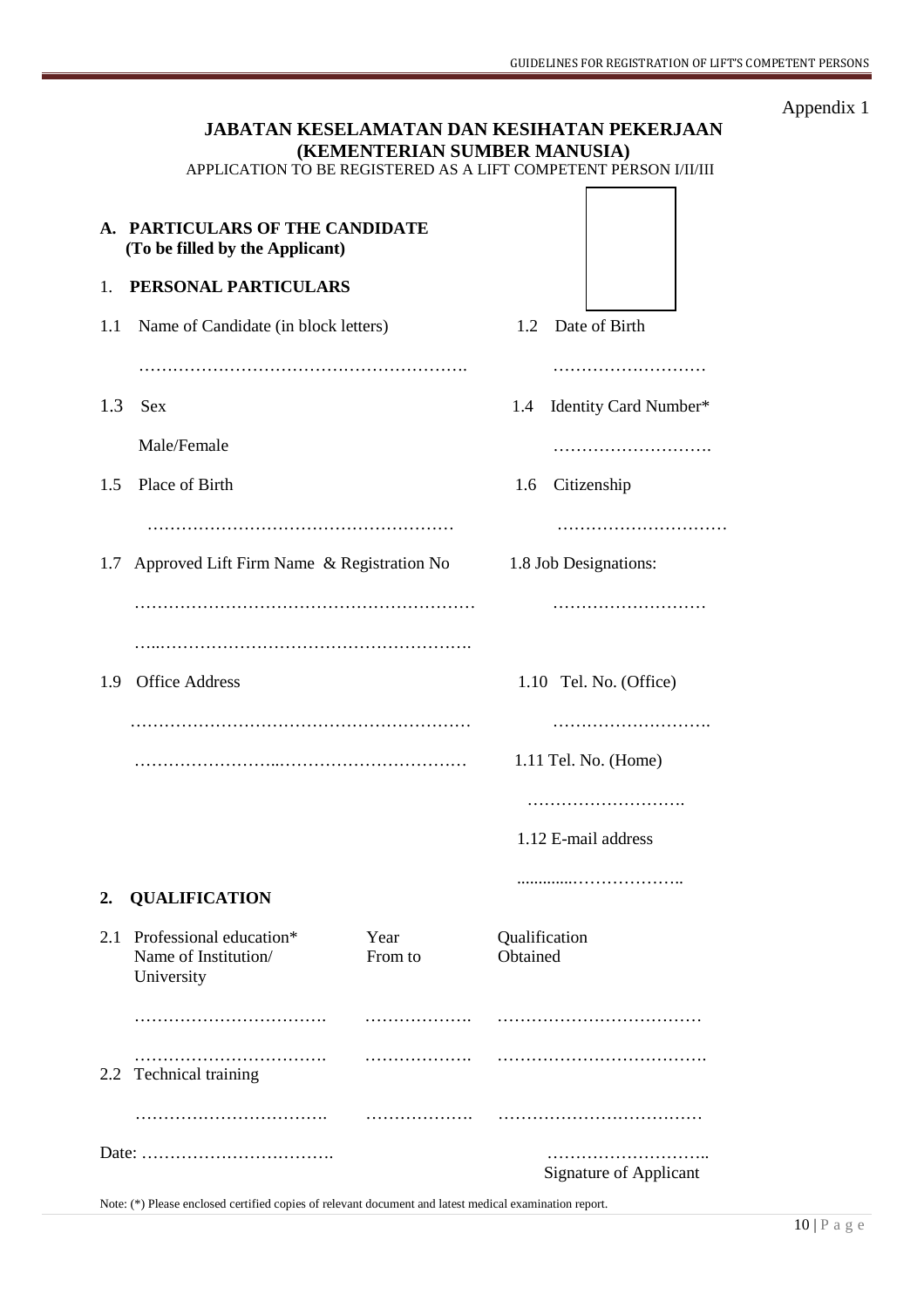**B. EXPERIENCE OF THE CANDIDATE** (To be filled by the existing **CP Lift Grade I** – if any)

| 1.  | <b>TRAINING</b>                         | YES/NO | <b>DURATION</b>            |
|-----|-----------------------------------------|--------|----------------------------|
| (a) | Design                                  |        | .                          |
| (b) | Manufacturing                           |        | .                          |
| (c) | Code of Practice                        |        |                            |
| (d) | Testing/Commissioning                   |        | .                          |
| (e) | Installation                            |        | .                          |
| (f) | Maintenance                             |        |                            |
| (g) |                                         |        |                            |
| 2.  | <b>FIELD EXPERIENCE</b>                 | YES/NO | NO. OF MONTHS (ACCUMULATE) |
| (a) | Design                                  |        | .                          |
| (b) | Manufacturing                           |        | .                          |
| (c) | Preparation of 1 <sup>st</sup> Schedule |        |                            |
| (d) | Installation                            |        | .                          |
| (e) | Testing/Commissioning/ $1st$ Inspection |        | .                          |
| (f) | Maintenance/Monthly Inspection          |        | .                          |
| (g) | Annual/Regular Inspection               |        | .                          |
|     |                                         |        |                            |
| (h) | $2nd$ Schedule Inspection               |        | .                          |

# **C. DECLARATION BY THE CP Lift Grade I**

#### I hereby:-

- i. certify that the above particulars are true and correct to the best of my knowledge; and
- ii. declare that all of the conditions as set out in paragraph 2 have been fulfilled.

Date: ……………………………. ………………………..

Signature ( Name of CP Lift Grade I ) CP Lift Grade I No : ………….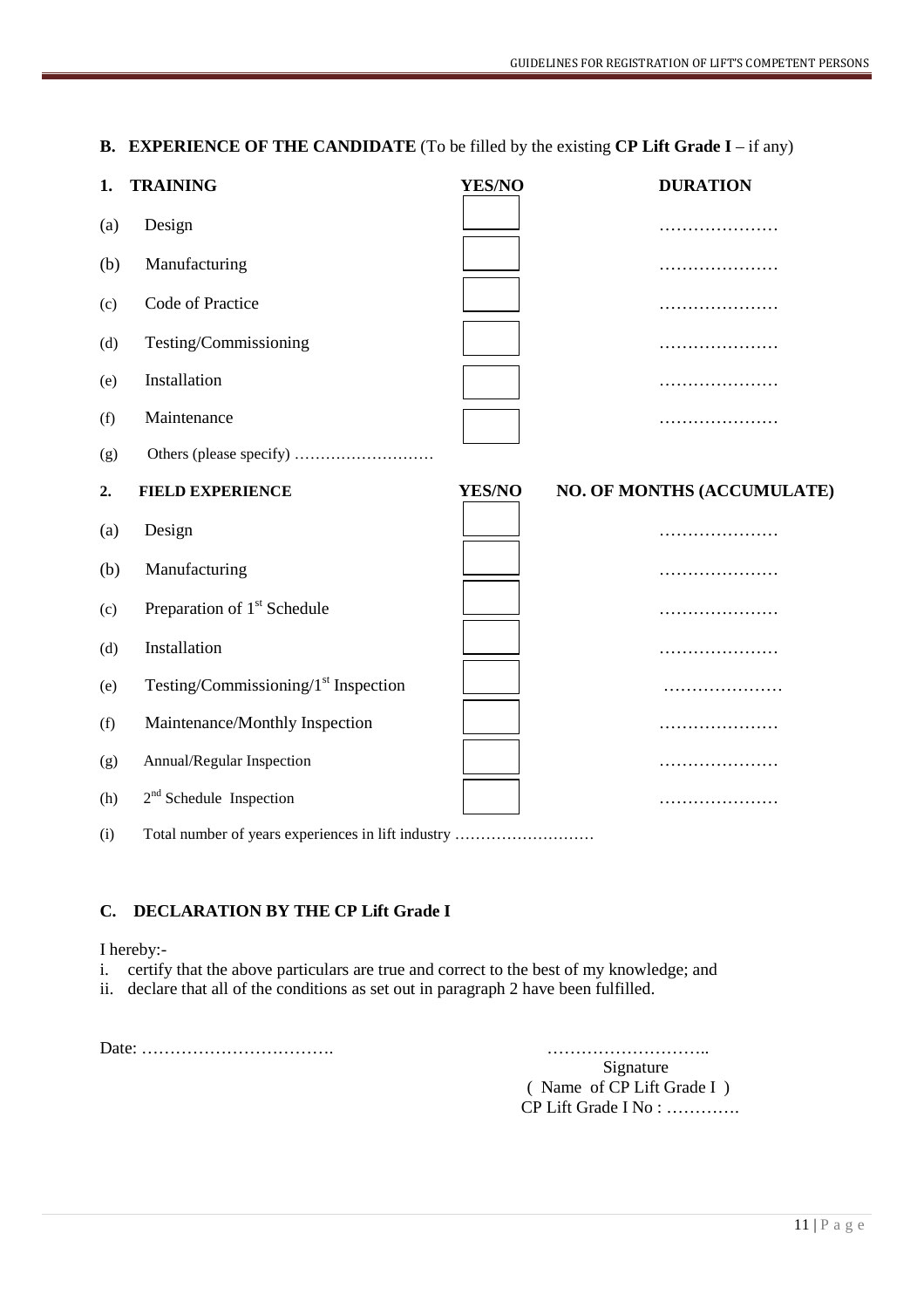# **JABATAN KESELAMATAN DAN KESIHATAN PEKERJAAN, MALAYSIA**

# **Application for Renewal as a Competent Person Grade I/II/III**

# **A. PARTICULARS OF APPLICANT**

|--|--|

Registration No: ......................

Expiry Date: .................................

- 1. I .............................................................. N.R.I.C. No. ........................................ a competent/assistant-competent person employed by ........................................ would like to apply for renewal of registration as a Competent Person Grade I/II/III/\*\* for the next three (3) years.
- 2. Enclosed herewith please find document\* to support my application for the purpose.

(Signature of Applicant)

# **B. JKKP STATE OFFICE COMMENT**

Mr . ................................ ................. N.R.I.C. No . ................................................

who is registered as a Competent Person Grade I/II/III/\*\*, has successfully fulfill duties as prescribed under Clause 5 of these guidelines.

I have no objection for the Department to renew his registration as a competent person (design and/or construction, installation tests and/or maintenance) for the next three (3) years.

Date:................................................. ………………………………..

Director, Department of Occupational Safety and Health . ..................

**Document includes latest inspection report, medical examination report and any other document deems appropriate.** 

\* Proof of minimum number of inspection per year

\*\* Please delete those which is not applicable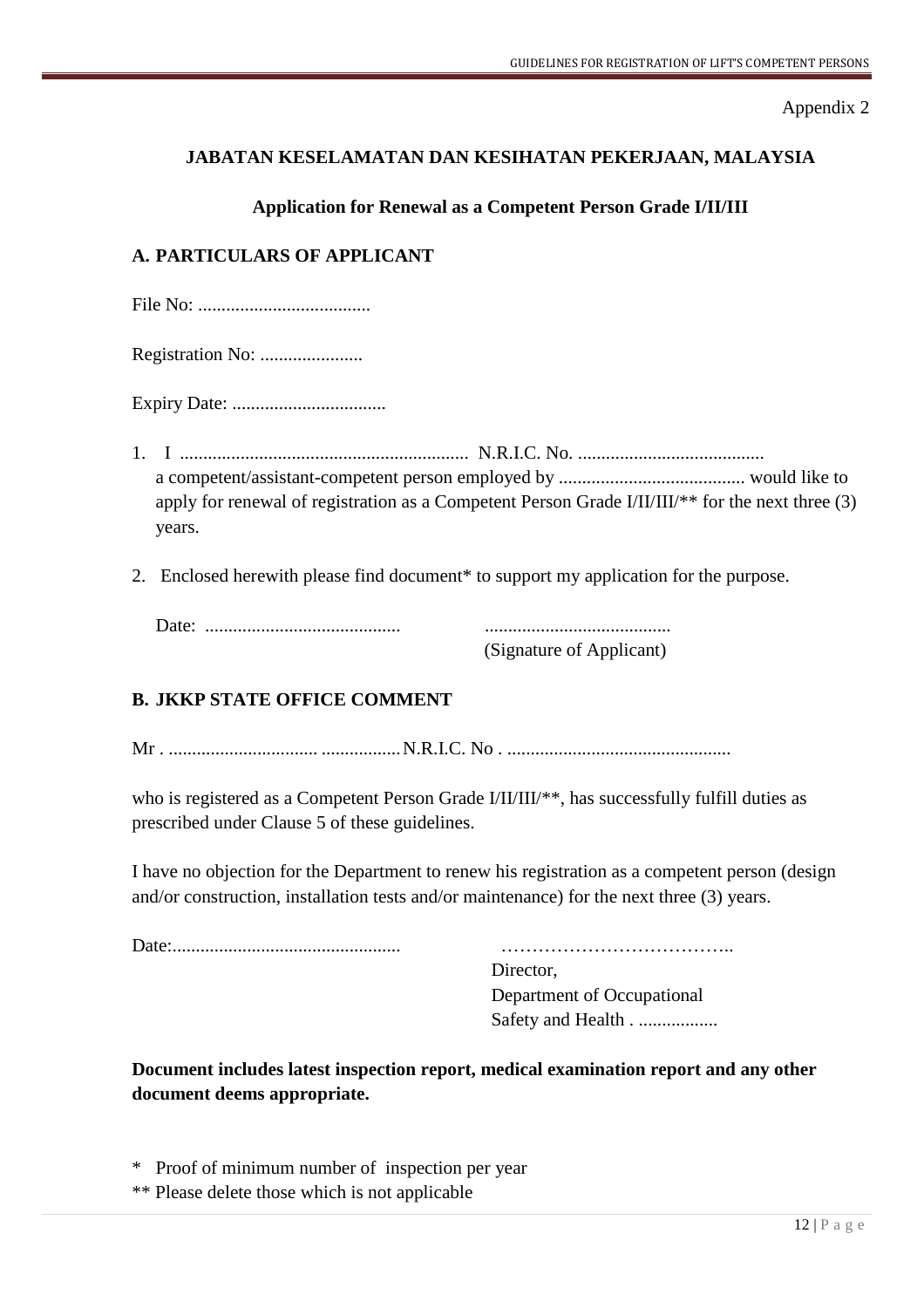#### **BORANG PEMERIKSAAN LIF**

**No Pendaftaran OYK** 

**BIL Tarikh Pemeriksaan** *LOKASI* **PMA JENIS PEMERIKSAAN JENIS JENTERA Nama Pemeriksa JKKP Tanda**  Pertama Ulangan **Pertama Ulangan Pertama Pertama Pertama Pertama Pertama Pertama Pertama Pertama Pertama Pertama LIF Travelator Eskalator Dumwaiter**  Penumpang Barang OKU **1 2 3 4 5 6 7 8 9 10 11 12 13 14 15 16 17 18 19 20 21 22 23 24 25 26 27 28 29 30 Total Unit Pemeriksaan** 

**Total Keseluruhan Unit Pemeriksaan :** 

**----------------------------------------------- Tanda Tangan Orang Yang Kompeten Lif** 

**Nama :** 

**Cop Pengesahan**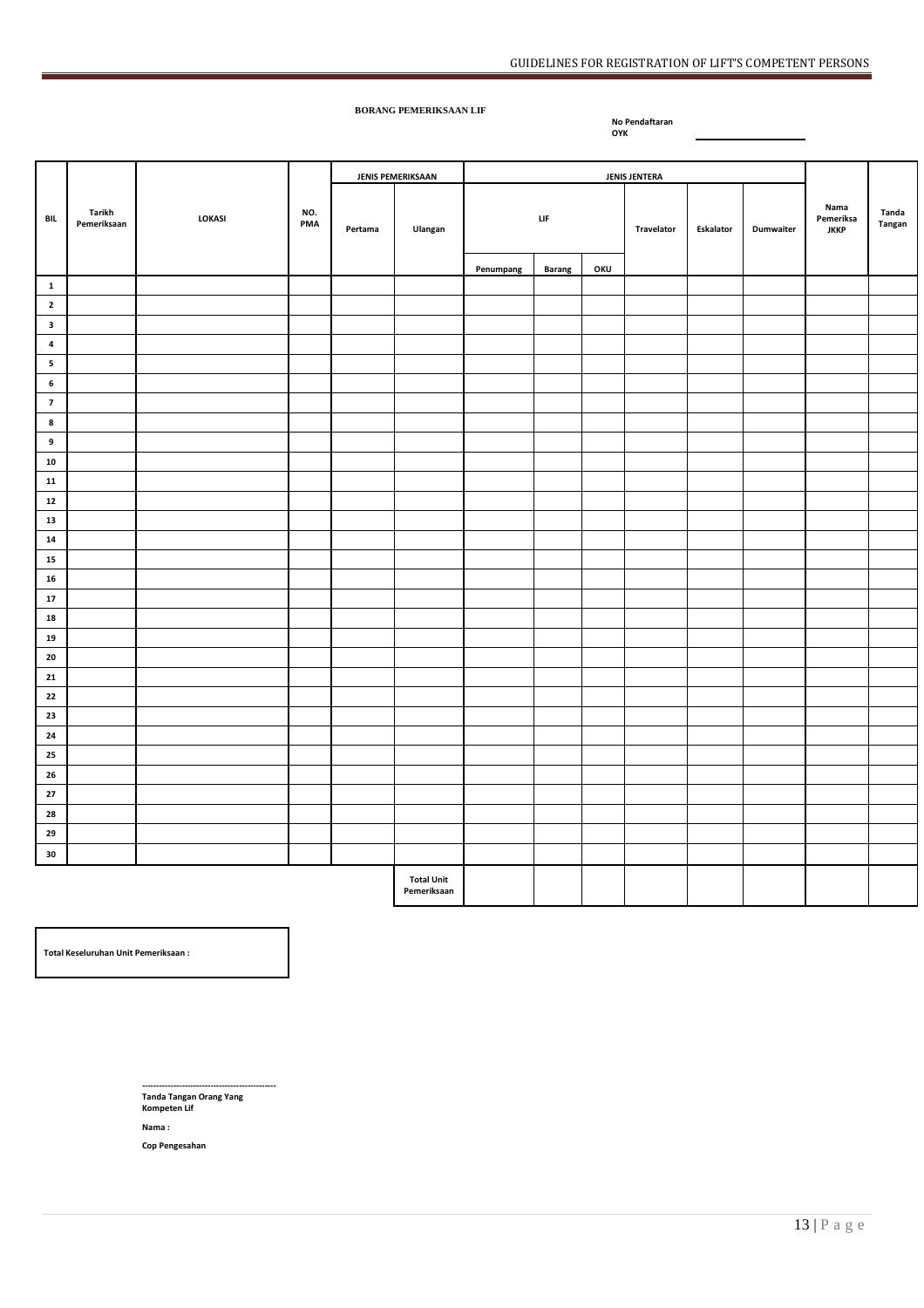### JABATAN KESELAMATAN DAN KESIRATAN PEKERJAAN, MALAYSIA

#### **Declaration By a Grade I/II/III Competent Person**

| Name and Address of Approved Firm: |  |
|------------------------------------|--|
|                                    |  |
|                                    |  |
|                                    |  |

I hereby declare the followings is under my supervision:-

- 1. Number of new lift/escalator/dumbwaiter installed: ......................................
- 2. Number of lift/escalator/dumbwaiter maintained: .........................................
- 3. Name or brand of lift/escalator/dumbwaiter maintained other than the brand of lift/escalator/dumbwaiter approved:

| <b>PMA</b> | Location | Lift Brand | Lift/Escalator/Dumbwaiter |
|------------|----------|------------|---------------------------|
|            |          |            |                           |
|            |          |            |                           |
|            |          |            |                           |
|            |          |            |                           |
|            |          |            |                           |
|            |          |            |                           |
|            |          |            |                           |
|            |          |            |                           |
|            |          |            |                           |
|            |          |            |                           |

Date: .............................................. ...............................................

(Signature of a competent person)

In the presence of the Approved Lift Firm's C.E.O/M.D./G.M:

Date: .............................. ..........................................................

(Signature of C.E.O/M.D./G.M.)

 ..................................................... Company's Official Stamp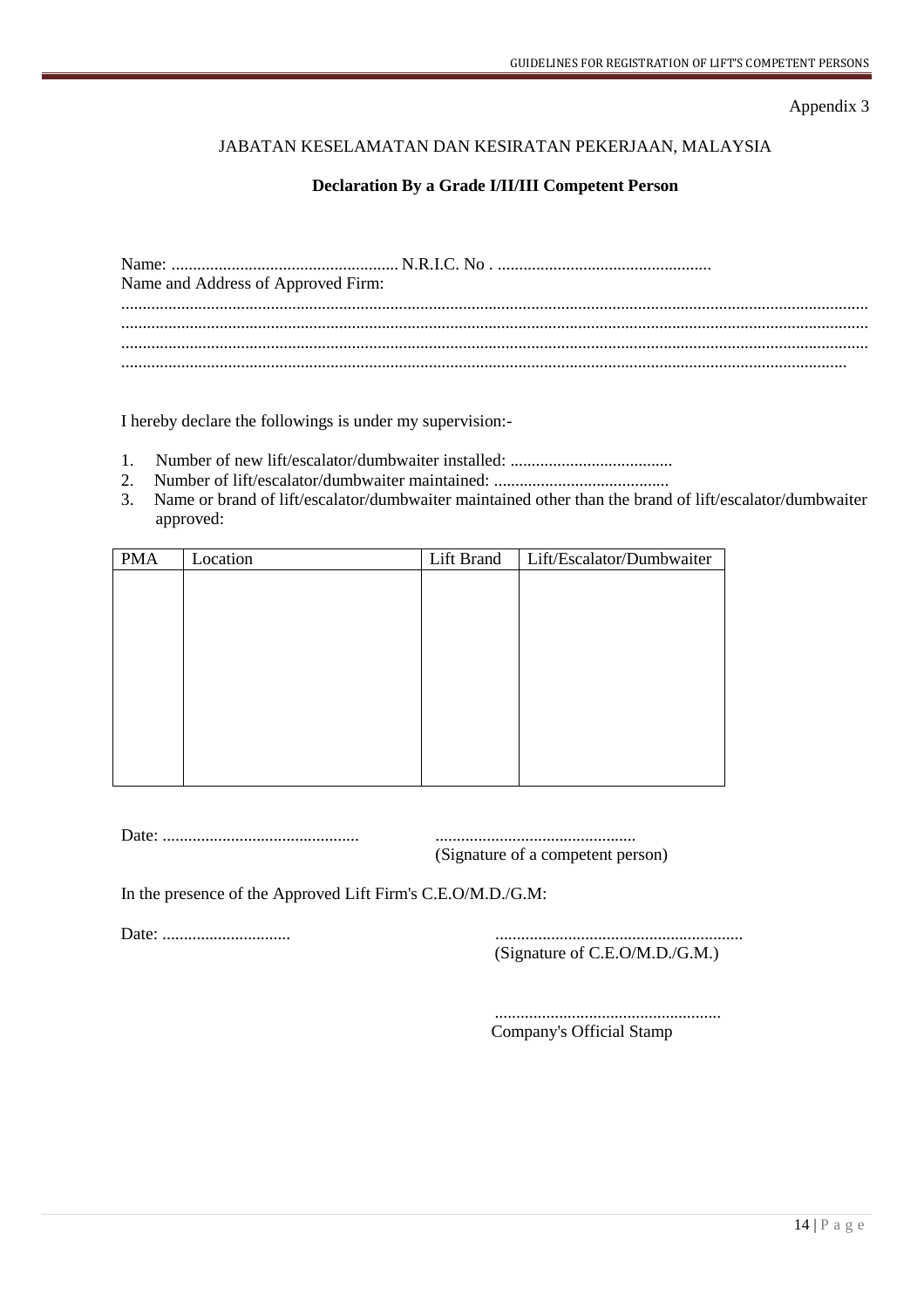|                                                                                                                           |                                                                                                                                                        |            |                        |                 |              |                     | Appendix 4 |
|---------------------------------------------------------------------------------------------------------------------------|--------------------------------------------------------------------------------------------------------------------------------------------------------|------------|------------------------|-----------------|--------------|---------------------|------------|
|                                                                                                                           | PERMOHONAN SEBAGAI ORANG BERKOMPETEN LIF                                                                                                               |            |                        |                 |              |                     |            |
|                                                                                                                           | A. JENIS PERMOHONAN :                                                                                                                                  |            | <b>BARU / LANJUTAN</b> |                 | GRED:        |                     |            |
| В.                                                                                                                        | <b>BUTIR-BUTIR PEMOHON</b>                                                                                                                             |            |                        |                 |              |                     |            |
| 1.                                                                                                                        | No. K.P./Passport/<br>Polis/Tentera                                                                                                                    |            |                        |                 |              |                     |            |
| 2.                                                                                                                        | Nama                                                                                                                                                   |            |                        |                 |              |                     |            |
|                                                                                                                           |                                                                                                                                                        |            |                        |                 |              |                     |            |
| 3.                                                                                                                        | Alamat                                                                                                                                                 |            |                        |                 |              |                     |            |
| 4.                                                                                                                        | Poskod                                                                                                                                                 |            |                        | 5. Bandar       |              |                     |            |
| 6.                                                                                                                        | Negeri                                                                                                                                                 |            |                        |                 |              |                     |            |
| 7.                                                                                                                        | Jantina (L/P)                                                                                                                                          |            |                        | 8. Tarikh lahir |              |                     |            |
|                                                                                                                           | C. KELAYAKAN<br>AKEDEMIK/LATIHAN                                                                                                                       | <b>BIL</b> | <b>INSTITUT</b>        | <b>BIDANG</b>   | <b>TARAF</b> | <b>TAHUN</b>        |            |
|                                                                                                                           | Ruang untuk permohonan Baharui Kompetensi<br>Tarikh Luput Kompetensi                                                                                   |            |                        |                 |              |                     |            |
| D.                                                                                                                        | PENGAKUAN                                                                                                                                              |            |                        |                 |              |                     |            |
|                                                                                                                           | Saya mengakui bahawa semua maklumat yang diberikan adalah benar.                                                                                       |            |                        |                 |              |                     |            |
|                                                                                                                           |                                                                                                                                                        |            |                        |                 |              |                     |            |
|                                                                                                                           |                                                                                                                                                        |            |                        |                 |              | Tandatangan Pemohon |            |
|                                                                                                                           |                                                                                                                                                        |            |                        |                 |              |                     |            |
|                                                                                                                           |                                                                                                                                                        |            |                        |                 |              |                     |            |
| E. MAKLUMAT PEGAWAI PERUBATAN YANG BIASA MERAWAT:<br>(Sebutkan nama dan alamat Pegawai Perubatan yang biasa merawat anda) |                                                                                                                                                        |            |                        |                 |              |                     |            |
|                                                                                                                           |                                                                                                                                                        |            |                        |                 |              |                     |            |
|                                                                                                                           | Alamat                                                                                                                                                 |            |                        |                 |              |                     |            |
|                                                                                                                           | SALINAN ASAL HENDAKLAH DIKEMUKAKAN KEPADA KETUA PENGARAH JKKP<br>SALINAN PENDUA HENDAKLAH DISIMPAN OLEH PEGAWAI PERUBATAN YANG MEMBUAT<br>PEMERIKISAAN |            |                        |                 |              |                     |            |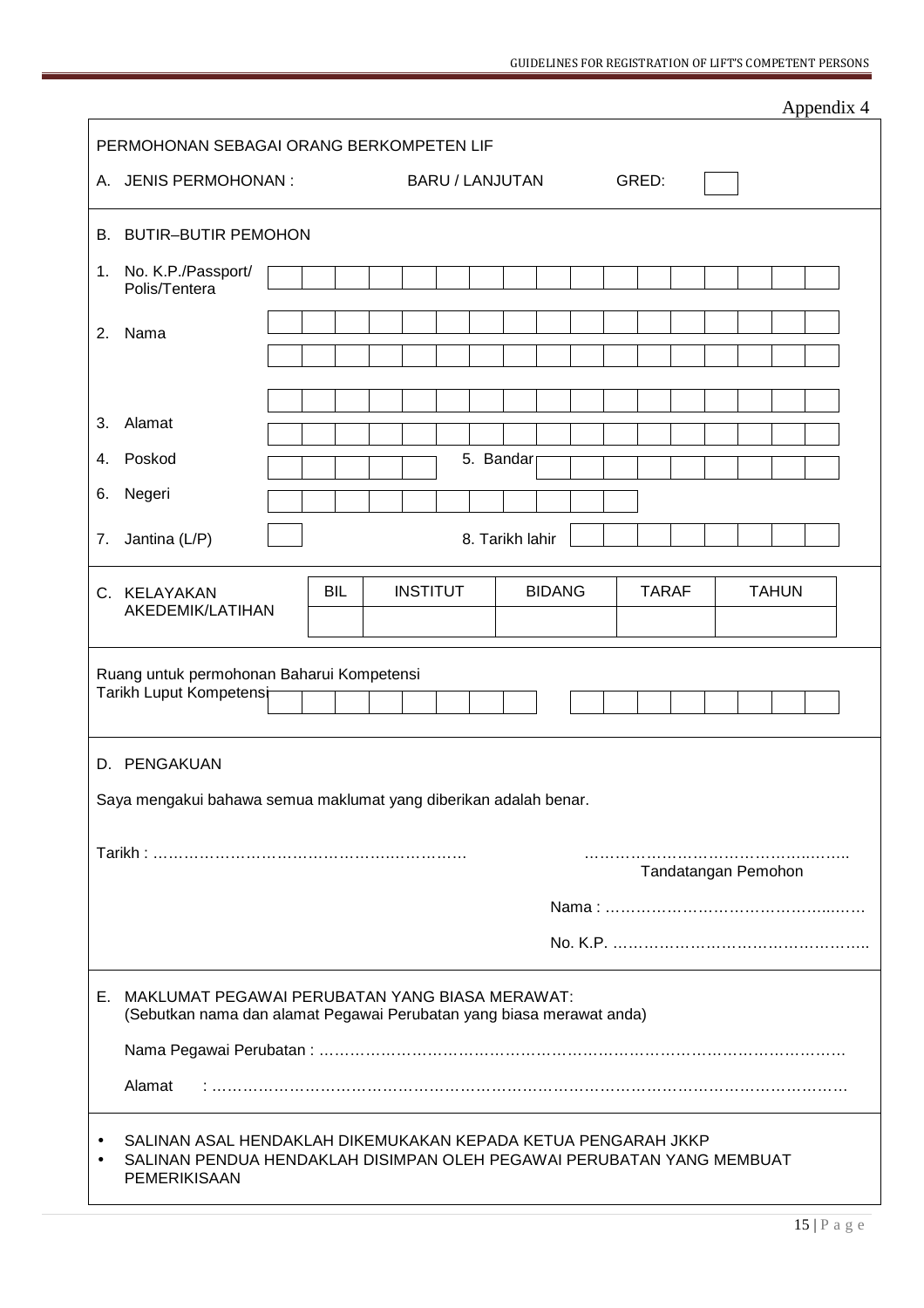#### F. PEMERIKSAAN PERUBATAN (UNTUK DIPENUHI OLEH PENGAMAL PERUBATAN)

| <b>BAHAGIAN I</b>                                                                |                     |
|----------------------------------------------------------------------------------|---------------------|
| No. Pendaftaran Pemohon di klinik:                                               | Tarikh Pendaftaran: |
|                                                                                  |                     |
| Berat: kg.                                                                       |                     |
| Pemeriksaan air kencing untuk albumin dan gula (Jika positif siasat selanjutnya) |                     |
|                                                                                  |                     |
| Kejituan penglihatan mengikut Carta Snellen (Dalam meter)                        |                     |
|                                                                                  | Kiri :              |
| *Untuk mereka yang memakai kacamata. Perlu dinyatakan pada lesen.                | Kiri :              |

 $-2-$ 

JAWAPAN

Sila tandakan X dalam ruang yang bersesuaian 'Ya' atau 'Tidak'

| Bil | Perihal                                                                         | Ya | Tidak | Catatan |
|-----|---------------------------------------------------------------------------------|----|-------|---------|
|     | Ada kecacatan dalam penglihatan (Carta istihara)                                |    |       |         |
| 2   | Ada kecacatan dalam penglihatan lapangan (field vision)                         |    |       |         |
| 3   | Ada bukti kecacatan sistem saraf                                                |    |       |         |
| 4   | Ada bukti-bukti penyakit psikiatrik (psychiatric)                               |    |       |         |
| 5   | Adakah pemohon menunjukkan tanda-tanda peminum arak dan<br>Penyalahgunaan dadah |    |       |         |
| 6   | Ada ketidaksempurnaan dari/atau kecacatan fizikal                               |    |       |         |
|     | Ada bukti kelainan sistem kardiovaskular                                        |    |       |         |
| 8   | Adakah pemohon mempunyai tekanan darah tinggi yang tidak                        |    |       |         |
|     | terkawal                                                                        |    |       |         |
| 9   | Adakah pemohon mengidap penyakit kencing manis yang tidak                       |    |       |         |
|     | dikawal dengan sempurna                                                         |    |       |         |
| 10  | Ada kecacatan pendengaran                                                       |    |       |         |
| 11  | Ada bukti kelainan sistem respiraton                                            |    |       |         |
| 12  | Siasatan lanjut yang dijalankan dan keputusannya:                               |    |       |         |
|     |                                                                                 |    |       |         |
|     |                                                                                 |    |       |         |
|     |                                                                                 |    |       |         |
| 13  | Pandangan-pandangan lain oleh pengamal perubatan:                               |    |       |         |
|     |                                                                                 |    |       |         |
|     |                                                                                 |    |       |         |
|     | $\cdot\cdot\cdot$                                                               |    |       |         |

Catatan: Kelewatan boleh berlaku kerana diperlukan siasatan lanjut.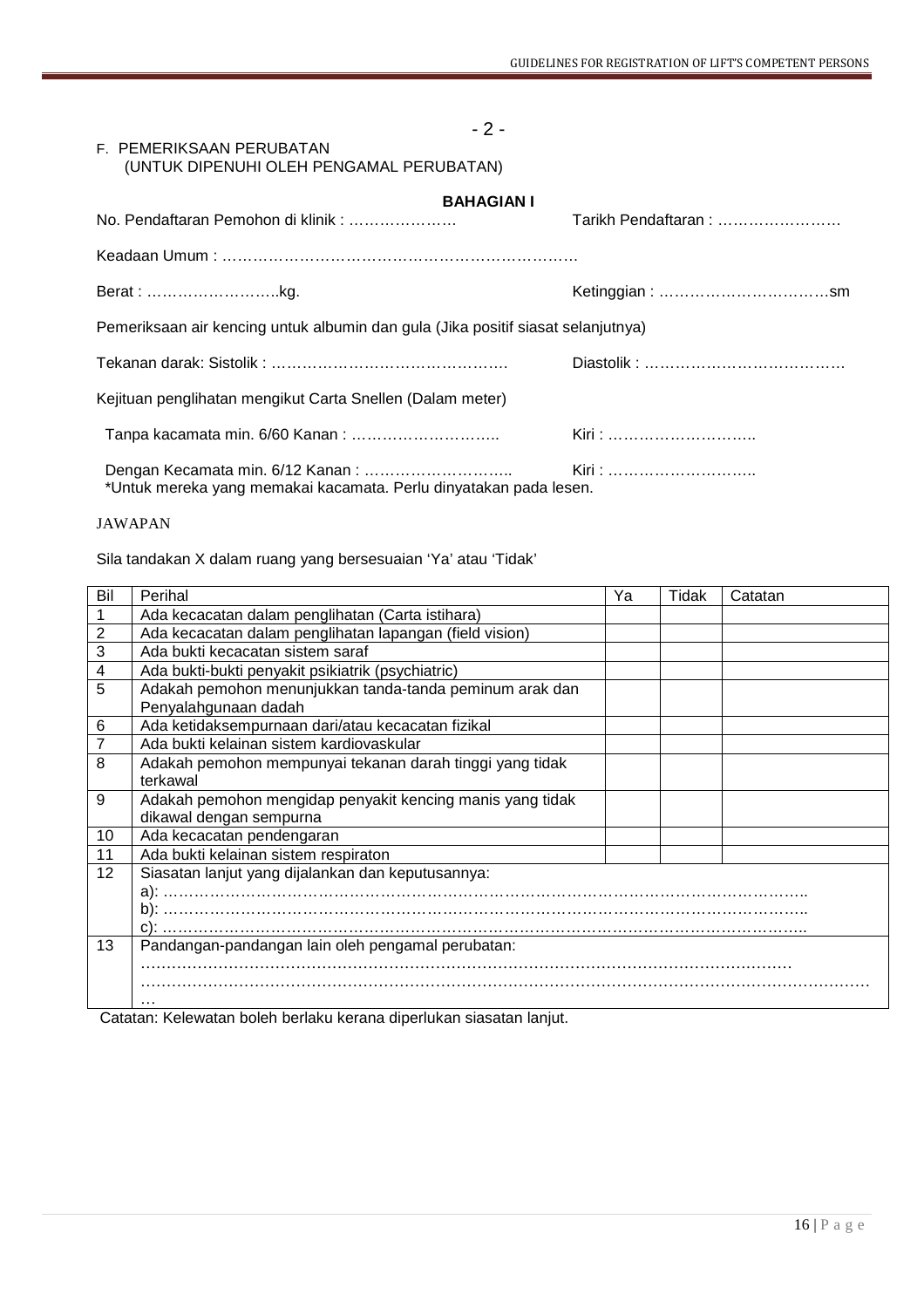#### **BAHAGIAN II**

Sila jawab soalan-soalan berikut berhubung dengan sejarah kesihatan anda. Tanda X dalam kotak ruangan yang sesuai 'Ya' atau 'Tidak'. Jika 'Ya' jelaskan dalam ruang catitan.

Adakah anda mempunyai sejarah atau sedang mengalami penyakit berikut

| Bil              | Perihal                                                        | Ya | <b>Tidak</b> | Catatan |
|------------------|----------------------------------------------------------------|----|--------------|---------|
| $*1$             | Masalah mata                                                   |    |              |         |
|                  | - Katarak                                                      |    |              |         |
|                  | - Pandangan 'monocular'                                        |    |              |         |
|                  | - Lain-lain yang menyebabkan halangan pandangan                |    |              |         |
| $*2$             | Tidak dapat mengenaipasti warna-warna asas (primer)            |    |              |         |
|                  | [merah, hijau, kuning (amper)]                                 |    |              |         |
| 3                | Sukar melihat dalam gelap                                      |    |              |         |
| $*_{4}$          | Apa-apa jenis sawan atau kekejangan                            |    |              |         |
| 5                | Kecederaan berat dikepala                                      |    |              |         |
| $*6$             | Serangan pening atau pening                                    |    |              |         |
| $\overline{7}$   | Sakit kepala yang berat atau 'migrane'                         |    |              |         |
| 8                | Pembedahan otak yang 'major'                                   |    |              |         |
| $\overline{g^*}$ | Stroke' (dengan kecacatan 'residual'}                          |    |              |         |
| $*10$            | Kencing manis dalam rawatan insulin                            |    |              |         |
| $*11$            | Penyakit mental                                                |    |              |         |
| $*12$            | Penyalahgunaan arak dalam masa 5 tahun yang lalu               |    |              |         |
| $*13$            | Penyalahgunaan dadah dalam masa 5 tahun yang lalu              |    |              |         |
| 14               | Kecacatan tulang belakang                                      |    |              |         |
| $\overline{45}$  | Ketidaksempurnaan atau kecacatan anggota                       |    |              |         |
|                  | pergerakan sendi yang terhad<br>٠                              |    |              |         |
|                  | kecacatan anggota yang berat<br>٠                              |    |              |         |
|                  | amputation' yang berat<br>$\blacksquare$                       |    |              |         |
| 16               | Penyakit jantung / tekanan darah tiggi / debaran jantung       |    |              |         |
| 17               | Sesak nafas / muntah darah / batu kronik                       |    |              |         |
| $*18$            | Pekak                                                          |    |              |         |
|                  | - pekak tuli                                                   |    |              |         |
| $*19$            | Penyakit buah pinggang yang kronik                             |    |              |         |
| 20               | Apa-apa rawatan yang berulang                                  |    |              |         |
| 21               | Apa-apa penyakit atua kecederaan yang tidak dinyatakan di atas |    |              |         |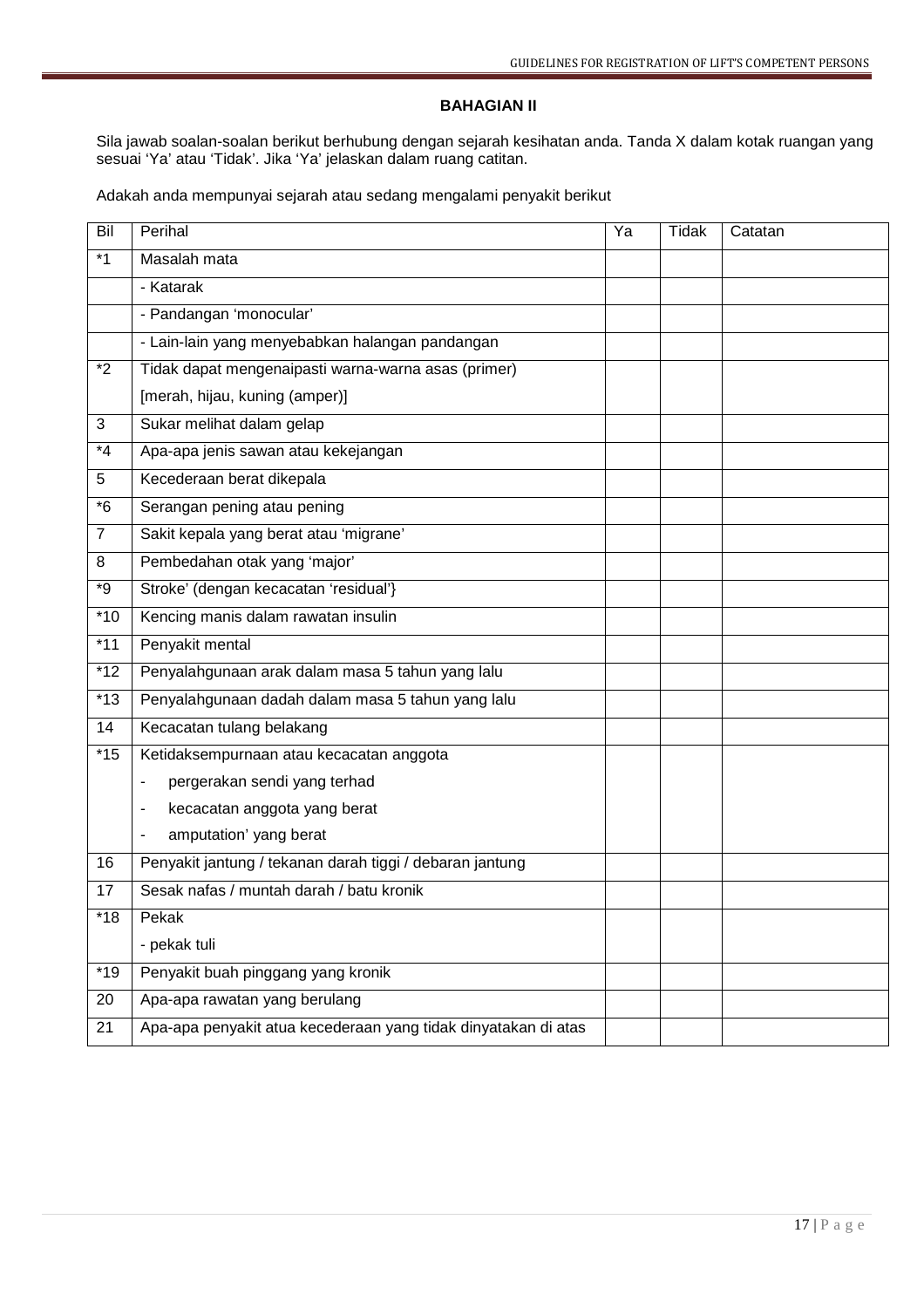#### **BAHAGIAN III**

#### KEPUTUSAN PEMERIKSAAN PERUBATAN

Saya sahkan bahawa saya pada hari ini telah memeriksa pemohon …………………………………… No. Kad Pengenalan ……………………………………….. Jawapan kepada soalan-soalan di atas adalah benar Setakat yang saya ketahui dan percaya. Daripada pemerhatian dan pemeriksaan perubatan, saya dapati pemohon dari segi fixikal dan mental adalah:

SIHAT (MEDICALLY FIT) / TIDAK SIHAT (MEDICALLY UNFIT)

Tandatangan pengamal perubatan : ……………………………………………………..

Nama dan kelayakan pengamal perubatan : ……………… No. Pendaftaran MMC: ………………

Alamat : ………………………………………………….. No. Pendaftaran Klinik: ………………

Tarikh : ………………

# **UNTUK KEGUNAAN JKKP**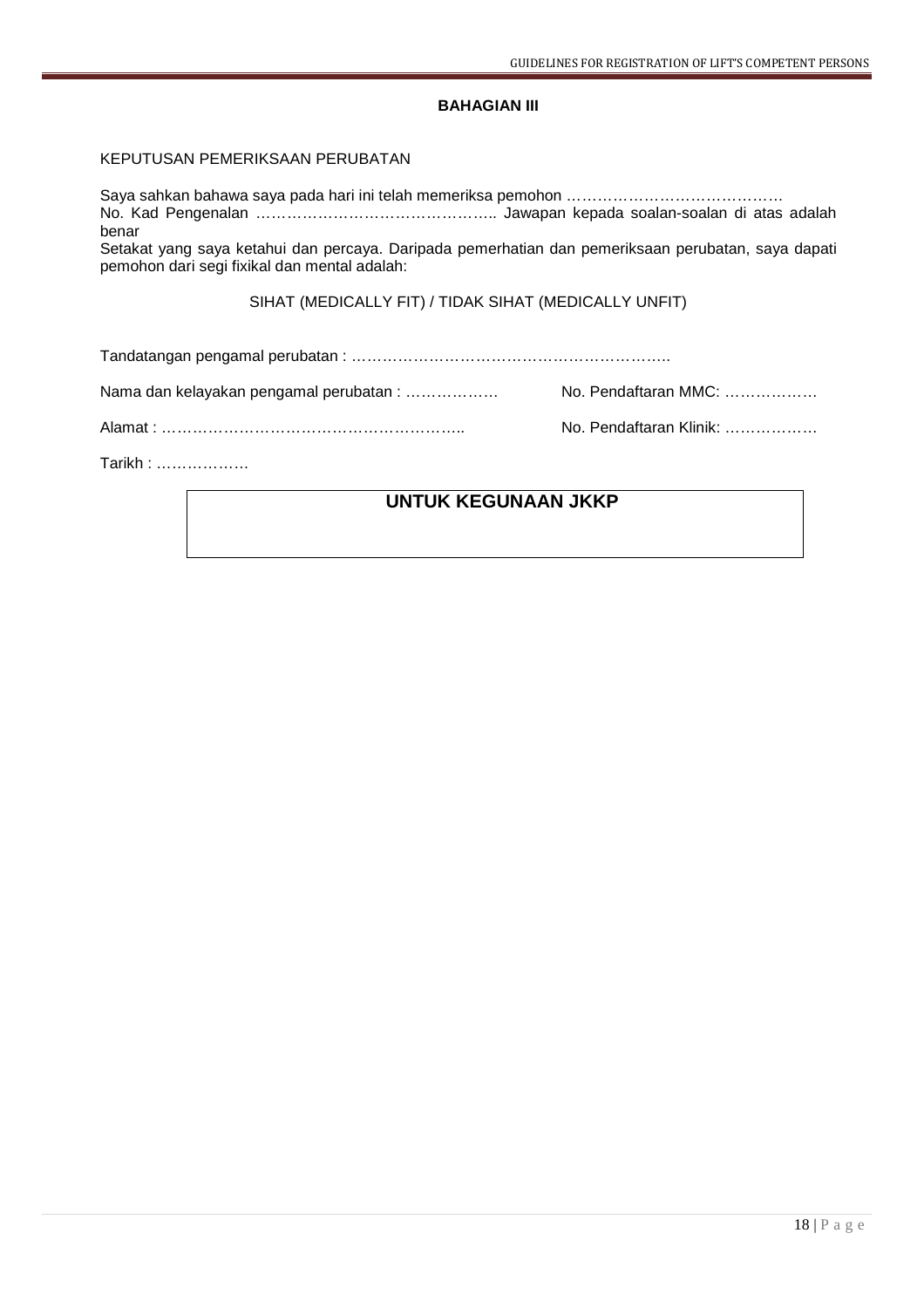#### CHECKLIST FOR IN SPECTION OF ELECTRIC PASSENGER AND GOOD SLIFT DEPARTMENT OF OCCUPATIONAL SAFETY AND HEALTH, MALAYSIA

| Owner name and address:                                                                                                                                                                                                                                                                                                                                                                                                                                          | Types of Inspection<br>Rout he inspect on and test<br>$G - Good$<br>Periodic Inspection and test (Annual)<br>NG - No Good (repair)<br>Periodic Inspection and test (Every 5 yrs)<br>NA - Not Applicable<br>Acceptance Inspection and test                                                                                                                                         |
|------------------------------------------------------------------------------------------------------------------------------------------------------------------------------------------------------------------------------------------------------------------------------------------------------------------------------------------------------------------------------------------------------------------------------------------------------------------|-----------------------------------------------------------------------------------------------------------------------------------------------------------------------------------------------------------------------------------------------------------------------------------------------------------------------------------------------------------------------------------|
| <b>Location of Equipment:</b>                                                                                                                                                                                                                                                                                                                                                                                                                                    | <b>Approved Firm</b>                                                                                                                                                                                                                                                                                                                                                              |
| Name of competent person:                                                                                                                                                                                                                                                                                                                                                                                                                                        | <b>Serial Number</b><br>Lift PMA No.:                                                                                                                                                                                                                                                                                                                                             |
| <b>Rated Load</b><br>No. of Passengers<br>Rated Speed<br><b>Motor Horse Power</b><br><b>Type of Control</b><br>(1) MACHINE ROOM / SPACE<br>G NG NA<br>1.1 S are a coess to LMR or machine space                                                                                                                                                                                                                                                                  | Lift No.<br><b>Floor Served</b><br>No. of Opening<br>: (Passenger / Goods / Hydraulic / MRL)<br>Type of Lift<br><b>Type of Drive</b><br>: (Traction Geared / Traction Gearless)<br>NG NA<br>(4) IN SIDE HOISTWAY<br>G<br>4.1 Holstway construction                                                                                                                                |
| 1.2 Door securely locked with signages<br>1.3 House keeping<br>1.4 Adequate Lighting and receptacle<br>1.5 A decuate and effective ventilation<br>1.6 Emergency Power Unit (EBOPS)<br>1.7 Fire extinguisher<br>1.8 Conduits, Trunking and earthing<br>1.9 Machine sheave and floor opening guarding<br>1.10 M/c securely supported & fixed in position<br>1.11 Safe means of access to all lift equipment<br>1.12 All equipment are correctly identify and label | 4.2 Pipes, wiring and ducts<br>4.3 Trave ling cables, junction boxes<br>4.4 Guide ralls securely fastened<br>4.5 Governor rope<br>4.6 Suspension ropes<br>4.7 Compensating ropes or chains<br>4.8 Rope quards correctly fitted on cwt. sheave<br>4.9 Filler we ight securely fastened<br>4.10 Counte weight sheave shalt and bearing<br>4.11 Counte weight shoes or roller guides |
| 1.13 Machine brake operation<br>1.14 Motor gears and bearings<br>1.15 Handwinding device / Brake releaser<br>1.16 Traction sheave and grooves<br>1.17 Secondary & deflector sheaves<br>1.18 Rope fastening at terminations<br>1.19 Governo rove rapeed device and switch                                                                                                                                                                                         | (5) LANDING FLOOR<br>NG<br>5.1 Approved film and emergency contact no.<br>5.2 Hallpanel buttons and indicator<br>5.3 Landing door operation<br>5.4 Landing door & gap<br>5.5 Landing door contact switches<br>5.6 Effective mechanically door locking<br>5.7 Landing door un bot ing device                                                                                       |
| (2) IN SIDE OF CAR<br>NG<br>2.1 Door reopening device<br>2.2 Car operating panel and buttons<br>2.3 Car lighting & ventilation<br>2.4 Car emergency alarm bell<br>2.5 Intercom System<br>2.6 Car door or gate<br>2.7 Load capacity data plate, PMA and signages<br>2.8 Car door locking device<br>2.9 Car floor, celling and sill<br>NG.                                                                                                                         | (6) PIT<br>NG<br>. NA<br>6.1 Access and lighting<br>6.2 Emergency stop switches<br>6.3 Pit clean and dry<br>6.4 Bottom clearance and refuge space<br>6.5 Down final limit switch<br>6.6 Governor rope tension device and switch<br>6.7 Safety operating switch<br>6.8 Car frame and platform<br>6.9 Car safeties & cwt safeties<br>6.10 Compensating chains, ropes & sheave       |
| (3) TOP OF CAR<br>3.1 Car top emergency stop switch<br>3.2 Car top lighting and 3-pin power socket<br>3.3 Car top Inspection panel and buttons<br>3.4 Car overhead, pulley/sheaves<br>3.5 Car shoes or roller guides<br>3.6 Emergency terminal stopping devices<br>3.7 Up fhall imit switch<br>3.8 Emergency ext hatch and switch<br>3.9 Car top railing and guarding                                                                                            | 6.11 Carand counte we ght buile is<br>6.12 Carand counterweight buller switches<br>6.13 Carand counte weight builer bottom runby<br>6.14 Sufficient car top clearance for overtravel<br>6.15 Cwt. and common lift shalt guarding<br>(7) RIDE OPERATION<br>7.1 No unusual no be or vibration during running<br>7.2 Leveling accuracy acceptable                                    |

(PAGE 1/2)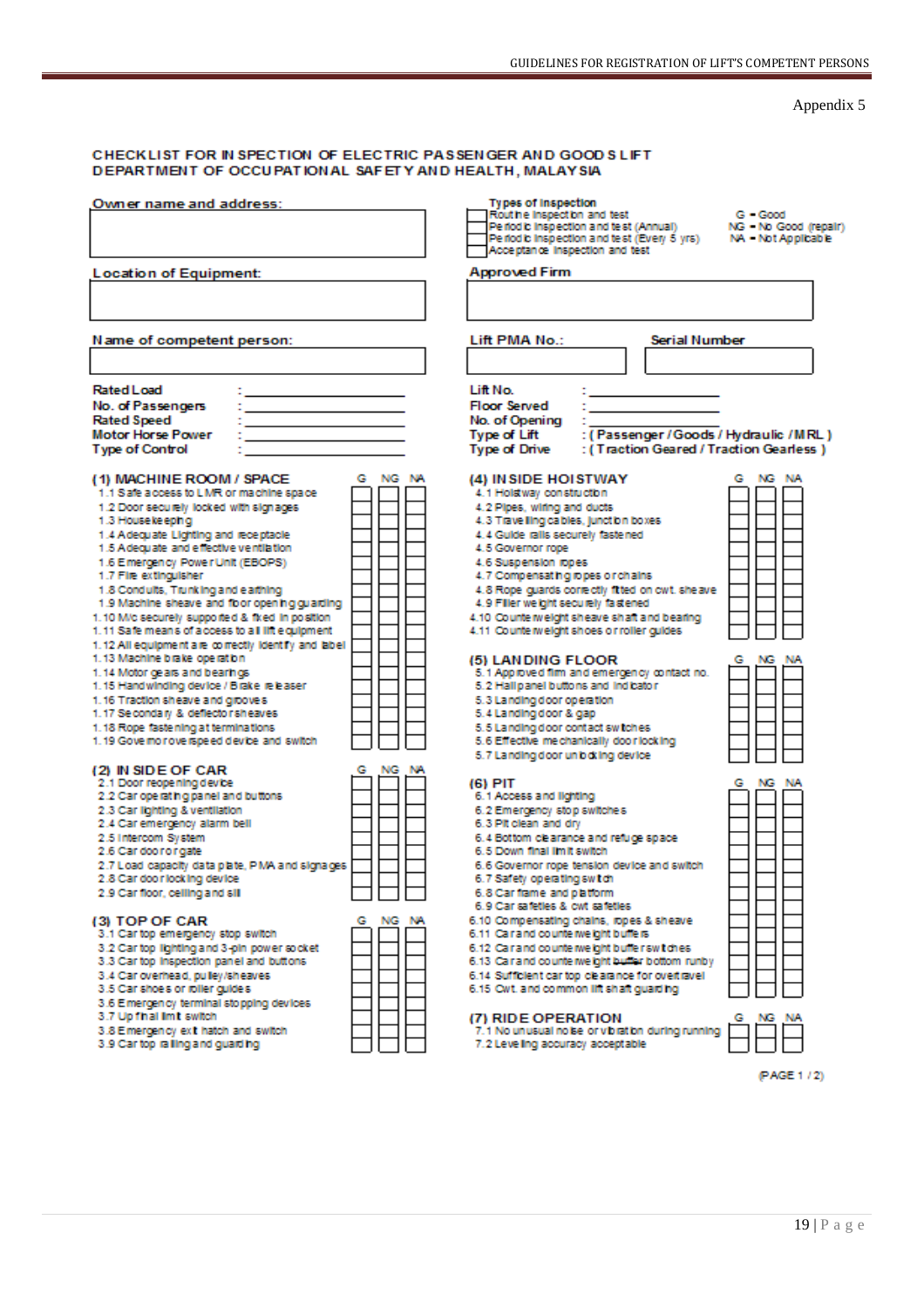#### **TEST REQUIREMENT**

|                                                    |                   |     | lstest santisfacton y? |      | Date Tested |
|----------------------------------------------------|-------------------|-----|------------------------|------|-------------|
| a) Car buffer test                                 |                   |     |                        |      |             |
| i) at no load inspection speed.                    | (every 6 years)   | Yes | No                     | NA   |             |
| b) Conterweight buffer test                        |                   |     |                        |      |             |
| i) at no load inspection speed                     | (every 6 years)   | Yes | No                     | NA   |             |
| c) Car safety gear test                            |                   |     |                        |      |             |
| i) at no load inspection speed.                    | (every 5 years).  | Yes | No                     | INA  |             |
| d) Counterweight safety gear test                  |                   |     |                        |      |             |
| i) at no load inspection speed                     | (every 5 years)   | Yes | No                     | JNA. |             |
| e) Governor tripping speed test                    | (every 6 years)   |     |                        |      |             |
| i) Electrical tripping speed                       | mpm               | Yes | No                     | INA  |             |
| ii) Mechanical tripping speed                      | mpm               | Yes | No                     | INA. |             |
| f) Car door locking device                         |                   |     |                        |      |             |
| i) Preventtrapped passenger from self rescue       |                   | Yes | No                     | NA   |             |
| q) EBOPS (Emergency Battery Operated Power Supply) |                   |     |                        |      |             |
| i) Carlighting<br>h(f)                             |                   | Yes | No                     | INA. |             |
| ii) Carventilation fan ________<br>hr(s)           |                   | Yes | No                     | INA. |             |
| h) Fire operation (TNB Power)                      |                   |     |                        |      |             |
| i) Lit homing to tre service access level;         |                   | Yes | No                     | INA. |             |
| ii) Firefighting lift operation or;                |                   | Yes | No                     | NA.  |             |
| iii) Document certified by fre Department          |                   | Yes | No                     | NA.  |             |
| i) Load weighing calibration                       |                   |     |                        |      |             |
| i) test manually at no load                        |                   | Yes | No                     | NA.  |             |
| ii) test with rated load                           | (every 46 months) | Yes | No                     | INA. |             |
| i) Brake Test                                      |                   |     |                        |      |             |
| i) test with 125% rated load                       | (every 5 years)   | Yes | No                     | NA   |             |
|                                                    |                   |     |                        |      |             |

#### Comment:

Inspector signature

Name: Jabatan Keselamatan Dan Kesihatan Perkejaan  $\overline{\mathcal{L}}$  $\lambda$ 

 $\overline{\phantom{0}}$ 

Date of Inspection : \_\_\_\_\_\_\_\_\_\_\_\_\_\_\_\_\_\_\_\_

(PAGE 2/2)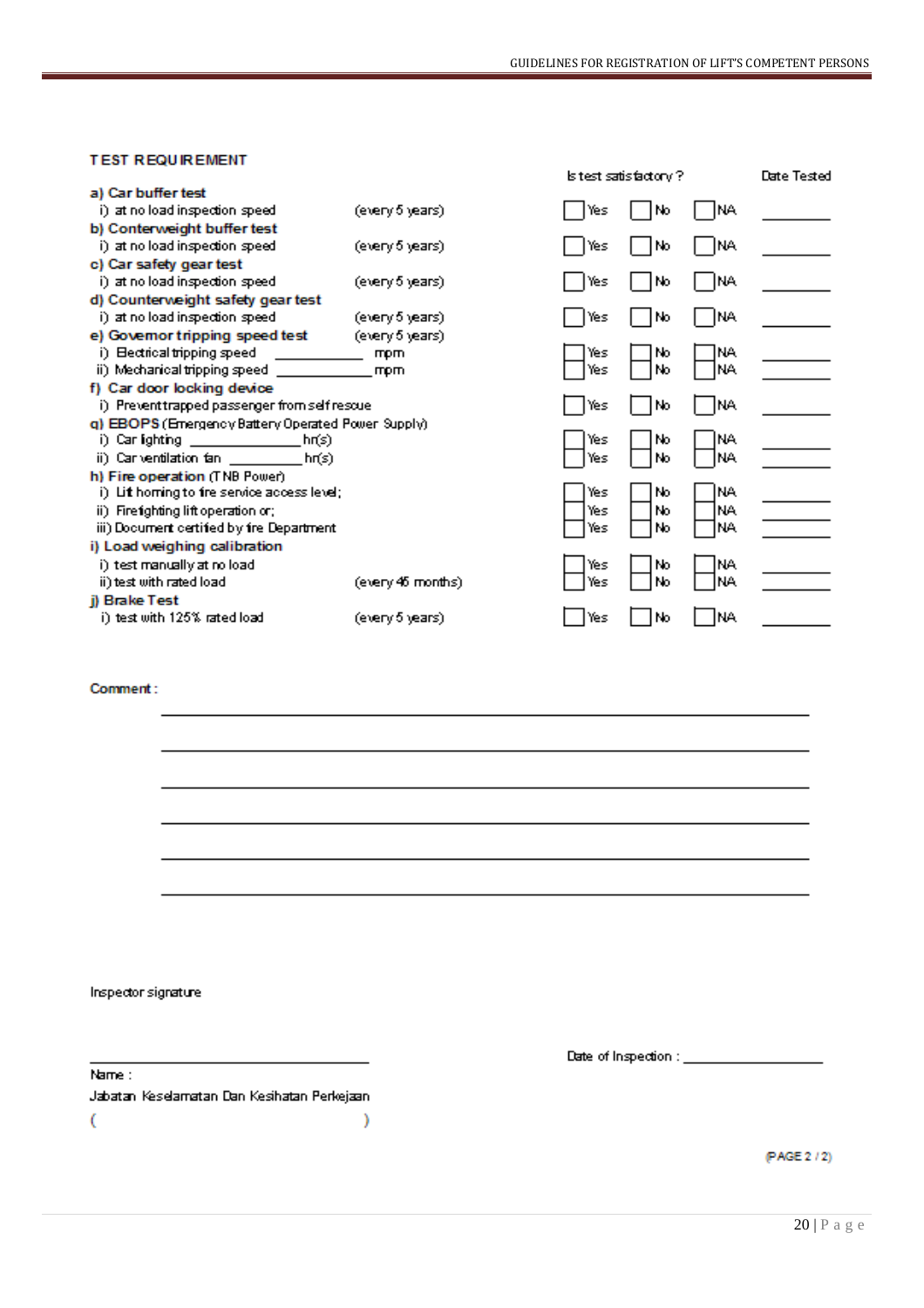JKJ 166:1/4  $(LKJ. 166)(0)$ 

#### ELECTRIC PASSENGER / GOOD S / HYDRAULIC LIFT / DUMBWAITER

|                                              | Lift No.                                                                                                             | the control of the control of the control of the control of the control of |
|----------------------------------------------|----------------------------------------------------------------------------------------------------------------------|----------------------------------------------------------------------------|
| Registration No. PMA: ______________________ |                                                                                                                      |                                                                            |
| Owner's Name                                 |                                                                                                                      |                                                                            |
| <b>Building Name</b>                         |                                                                                                                      |                                                                            |
| Address                                      |                                                                                                                      |                                                                            |
|                                              |                                                                                                                      |                                                                            |
|                                              |                                                                                                                      |                                                                            |
| <b>Inspection Date</b>                       |                                                                                                                      | <u> 1989 - Johann Stoff, amerikansk politiker (d. 1989)</u>                |
| <b>Contract Speed</b>                        |                                                                                                                      |                                                                            |
| Contract Load                                | <b>Example 2</b> Rassenger                                                                                           | Year M fg.                                                                 |
| No. of Opening                               | <b>Power</b><br><u>and the state of the state</u>                                                                    |                                                                            |
| No. of Floors Served                         |                                                                                                                      |                                                                            |
|                                              |                                                                                                                      |                                                                            |
| Other Approval                               |                                                                                                                      |                                                                            |
|                                              | ___ ____ _____ ____ ____ ______ Approval Ref : ____ ____ _______________ Tarikh _____________                        |                                                                            |
|                                              |                                                                                                                      |                                                                            |
|                                              |                                                                                                                      |                                                                            |
| Exemptions                                   |                                                                                                                      |                                                                            |
|                                              |                                                                                                                      |                                                                            |
|                                              |                                                                                                                      |                                                                            |
|                                              |                                                                                                                      |                                                                            |
| Other Exemption                              |                                                                                                                      |                                                                            |
|                                              |                                                                                                                      |                                                                            |
|                                              | ____ _____ _____ _____ ________ Exemption Ref : ___ _____ ______________ Tarikh _____________                        |                                                                            |
|                                              |                                                                                                                      |                                                                            |
|                                              |                                                                                                                      |                                                                            |
| <b>Remarks</b>                               |                                                                                                                      |                                                                            |
|                                              | <u> 1980 - Jan James Santan, masjid a shekara ta 1980 - An tsara ta 1980 - An tsara ta 1980 - An tsara ta 1980 -</u> |                                                                            |
|                                              |                                                                                                                      |                                                                            |
|                                              |                                                                                                                      |                                                                            |
|                                              |                                                                                                                      |                                                                            |
|                                              |                                                                                                                      |                                                                            |
|                                              |                                                                                                                      |                                                                            |

Tandatangan Pemeriksa

Nama:

Jabatan Keselamatan dan Kesihatan Pekerjaan

 $\lambda$ 

 $\overline{\mathbf{C}}$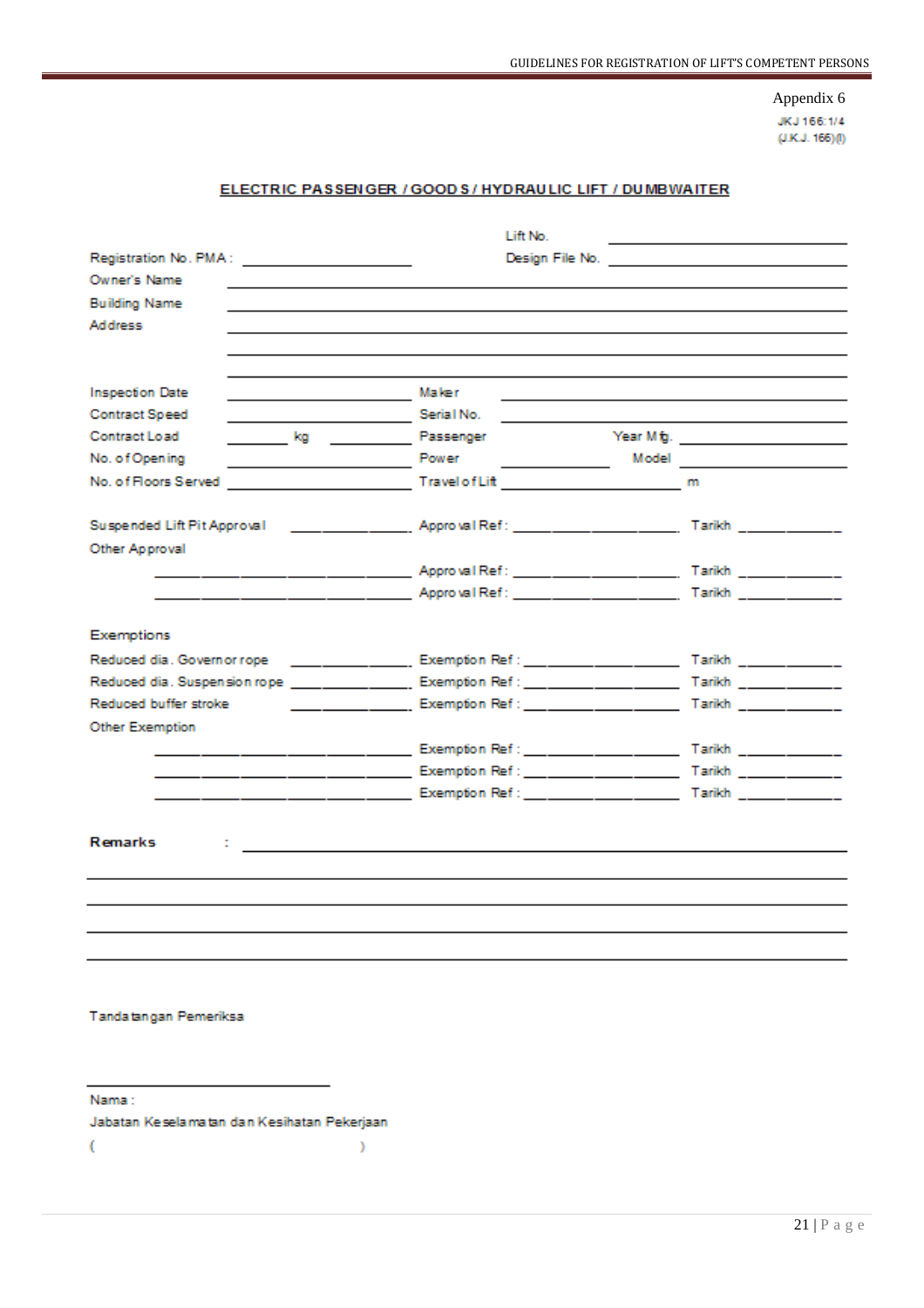JKJ 166:2/4  $(400.1, 166)(0)$ 

#### Serial no. of lift:

 $\sim$ 

the control of the control of the control of

| Reg.                                                                           | Description                                    | Inspector's check figure |                             |       | Requirements / Remarks |            |
|--------------------------------------------------------------------------------|------------------------------------------------|--------------------------|-----------------------------|-------|------------------------|------------|
| <b>MACHINE ROOM</b>                                                            |                                                |                          |                             |       |                        |            |
| 8(7)                                                                           | Drum/Sheave dia.<br>: 1<br>Ratio               |                          |                             | mm    | Min. 40:1              |            |
|                                                                                | 8(12)(a) Span of support beam                  |                          |                             | mm    |                        |            |
|                                                                                | 9(2)(b) Machine/wall dearance                  |                          |                             | mm    |                        |            |
|                                                                                | 9(2)(d) Clear height machine room              |                          |                             | mm    | Min. 2000mm            |            |
|                                                                                | Machine to ceiling/beam dearance               |                          |                             | mm    | Min. 700mm             |            |
| 23(2)                                                                          | Governor tripping speed                        | cwt.                     | Car                         | m/min | See table II           |            |
| 23(4)                                                                          | Governor rope dia.                             | cwt.                     | Car                         | mm/Ø  |                        |            |
| 27(1)                                                                          | Suspension rope dia.                           |                          |                             | mm/Ø  | Min. 10mm/Ø            |            |
| 27(2)                                                                          | Suspension of ropes                            |                          |                             |       | Min. 3 ropes           |            |
|                                                                                | Sa fe access to lift machine room              | NA/No/Good               | Traction sheave roping      |       | <b>Sgl/DbI</b>         |            |
|                                                                                | M/R securely locked with siagnages             | NA/No/Good               | Sheave guarding             |       | No/Good                |            |
| M/R or M/c space exhaust fan/air-con<br>13 amps point<br>NP/No/Good<br>No/Good |                                                |                          |                             |       |                        |            |
|                                                                                | M/R or machine space lighting                  | No/Good                  | EBOPS for car light and fan |       | No/Good                |            |
|                                                                                | Machine room fire extinguisher                 | NA/No/Good               | Governor overspeed switch   |       | NP/No/Good             |            |
|                                                                                |                                                | <b>CAR TOP</b>           |                             |       |                        |            |
| 25                                                                             | Car top dearance                               |                          |                             | mm    |                        |            |
|                                                                                | Cwt. Top clearance                             |                          |                             | mm    |                        |            |
| 14(4)                                                                          | Car frame crosshead                            |                          |                             | mm    |                        |            |
| 21(6)                                                                          | Max. dist. between guide bracket               |                          |                             | mm    |                        |            |
| 11(5)                                                                          | Fascia plate/car nosing clearance              |                          |                             | mm    | Max. 130mm             |            |
| 11(6)                                                                          | Car/wall clearance                             |                          |                             | mm    | Min. 25mm              |            |
|                                                                                | Cwt./wall clearance                            |                          |                             | mm    | Min. 25mm              |            |
| 29(1)                                                                          | Car/owt. Clearance                             |                          |                             | mm    | Min. 40mm              |            |
| 26(5)                                                                          | Cam length                                     |                          |                             | mm    | Min. 610mm             |            |
|                                                                                | Final top limit switch                         | No/Good                  | Car top railing             |       |                        | NP/No/Good |
|                                                                                | Emergency hatch switch                         | NP/No/Good               | Car top light               |       |                        | NP/No/Good |
|                                                                                | Safety gear switch                             | NP/No/Good               | Car ventilation fan         |       |                        | NP/No/Good |
| Car sheave roping<br>1:1/2:1                                                   |                                                | Cwt Sheave roping        |                             |       | 1:1/2:1                |            |
|                                                                                | Emergency terminal speed limiting device       | <b>NP/Yes</b>            | Preset speed limit          |       |                        | m/min      |
|                                                                                | Non-stop zone emergency door with special lock |                          | NP/No/Good                  |       |                        |            |
|                                                                                | Landing door switch                            | No/Good                  | Design landing door key     |       |                        | No/Good    |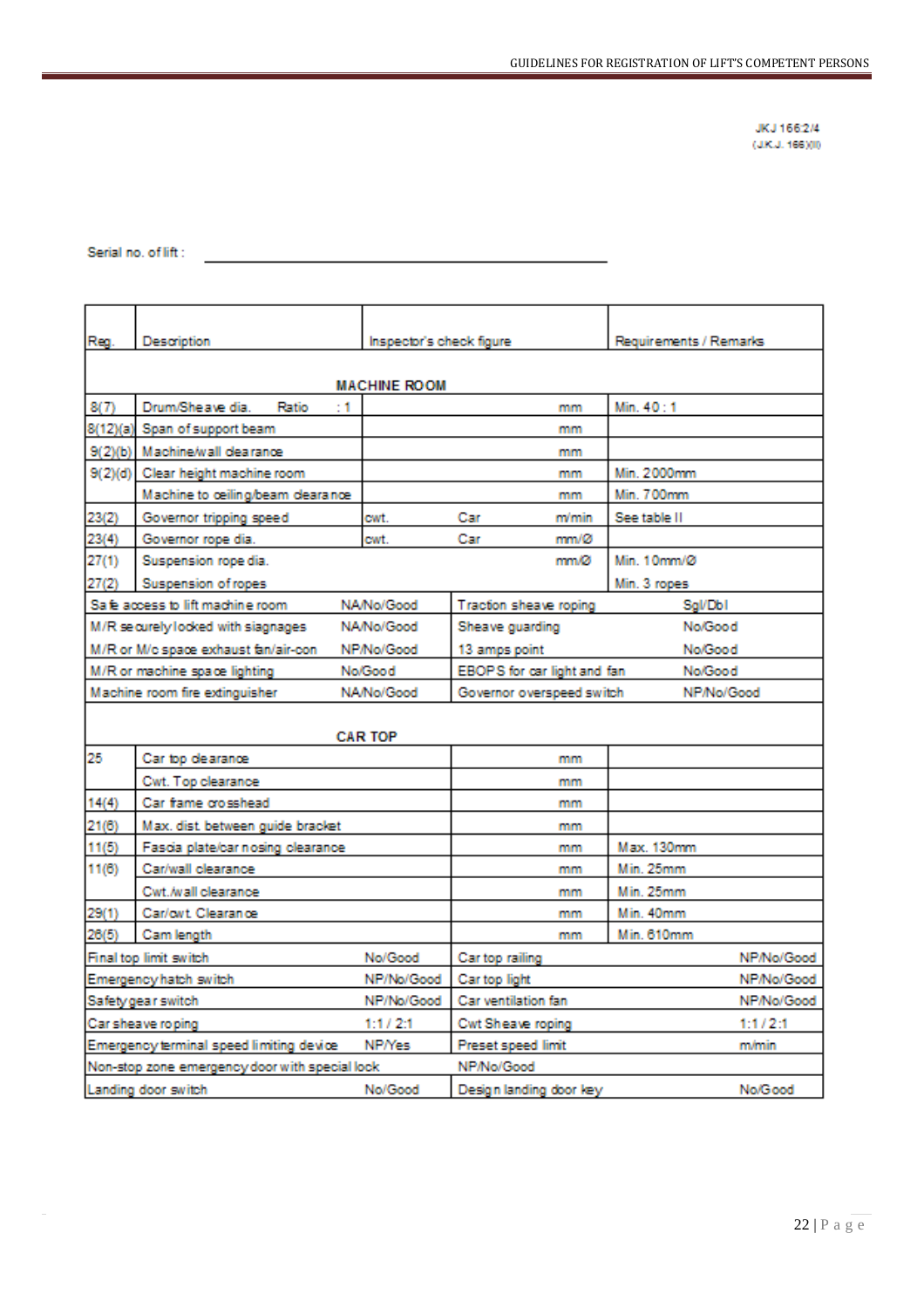JKJ 166:3/4  $(LKJ. 166)(0)$ 

| Reg.             | <b>Description</b>                                       |                      | Inspector's check figure             | Remarks                |  |  |
|------------------|----------------------------------------------------------|----------------------|--------------------------------------|------------------------|--|--|
|                  | <b>LIFT CAR</b>                                          |                      |                                      |                        |  |  |
| 7(2)(a)          | Car width (w) x depth (d)                                |                      | mm                                   | See table I            |  |  |
| 11(4)            | Landing threshold/car nosing clearance                   |                      | mm                                   | Min. 15mm Max. 40mm    |  |  |
| 12(3)            | Lift well side landing door landing threshold            |                      | mm                                   | Max 70mm               |  |  |
| 12(4)            | Landing door/car door dearance                           |                      | mm                                   | Max 150mm              |  |  |
| 12(2)            | Landing door height                                      |                      | mm                                   | Passenger - Min.2000mm |  |  |
| 15(1)            | Car door height                                          |                      | mm                                   | Goods - Min.1830mm     |  |  |
| 14(7)            | Car en do sure height                                    |                      | mm                                   |                        |  |  |
|                  | Toughened/shatter proof glass/mirror in car              | NP/No/Good           | (Spec. No.                           |                        |  |  |
|                  | Car door safety edge/sensor/light                        |                      | NP/No/Good Car Interior light        | NP/No/Good             |  |  |
|                  | Car intercom system                                      |                      | NP/No/Good Car load weighing device  | NP/No/Good             |  |  |
|                  | Emergency alarm bell                                     |                      | NP/No/Good   Car locking device      | NP/No/Good             |  |  |
|                  |                                                          |                      |                                      |                        |  |  |
|                  |                                                          | <b>LIFT PIT</b>      |                                      |                        |  |  |
|                  | 10(5)(b) Fully compressed car buffer/pit floor clearance |                      | mm                                   | Min. 610mm             |  |  |
| 10(6)            | Lift pit depth                                           |                      | mm                                   |                        |  |  |
| 10(8)            | Top height counterweight guard                           |                      | mm                                   | Min. 2000mm            |  |  |
|                  | Bottom clearance cwt. guard                              |                      | mm                                   | Max. 300mm             |  |  |
|                  | Compensating chain/rope                                  |                      | no(s).                               |                        |  |  |
| 14(4)            | Car bottom span                                          |                      | mm                                   |                        |  |  |
| 24(6)            | Buffer stroke-car                                        |                      | mm                                   | See table II           |  |  |
|                  | Buffer stroke - counterweight                            |                      | mm                                   | See table II           |  |  |
| 25               | Bottom runby -car                                        |                      | mm                                   | Max 610mm              |  |  |
|                  | Bottom runby -counterweight                              |                      | mm                                   | Max 915mm              |  |  |
| 22(4)            | Stopping distance (drop test) - car                      |                      | mm                                   | See table II           |  |  |
|                  | Stopping distance (drop test) - counterweight            |                      | mm                                   | See table II           |  |  |
|                  | Suspended lift shaft                                     | <b>NP/Yes</b>        | Reduced buffer stroke                | NP/Yes                 |  |  |
|                  | Safety gear switch                                       |                      | NP/No/Good Pit emergency stop switch | NP/No/Yes              |  |  |
| Car bottom light |                                                          | NP/No/Good Pit light |                                      | NP/No/Yes              |  |  |
|                  | Bottom final limit switch                                | No/Good              | Pit ladder                           | NP/No/Good             |  |  |
|                  | Governor tension switch                                  |                      | NP/No/Good Pit waterproofing         | No/Good                |  |  |
|                  | Comp. rope tension switch                                |                      | NP/No/Good   Oil buffer switches     | NP/No/Good             |  |  |
|                  | Common lift pit guarding                                 | NP/No/Good           |                                      |                        |  |  |
|                  | CHECK ITEMS FOR HYDRAULIC LIFT                           |                      |                                      |                        |  |  |
|                  | Hydraulic check valve                                    | NP/Yes               | Hydraulic plunger                    | Direct/Indirect        |  |  |
| Dia. Of plunger  |                                                          | mm/Ø                 | Slack rope safety                    | NP/No/Good             |  |  |
|                  | Max. working pressure-hydraulic pump                     |                      |                                      |                        |  |  |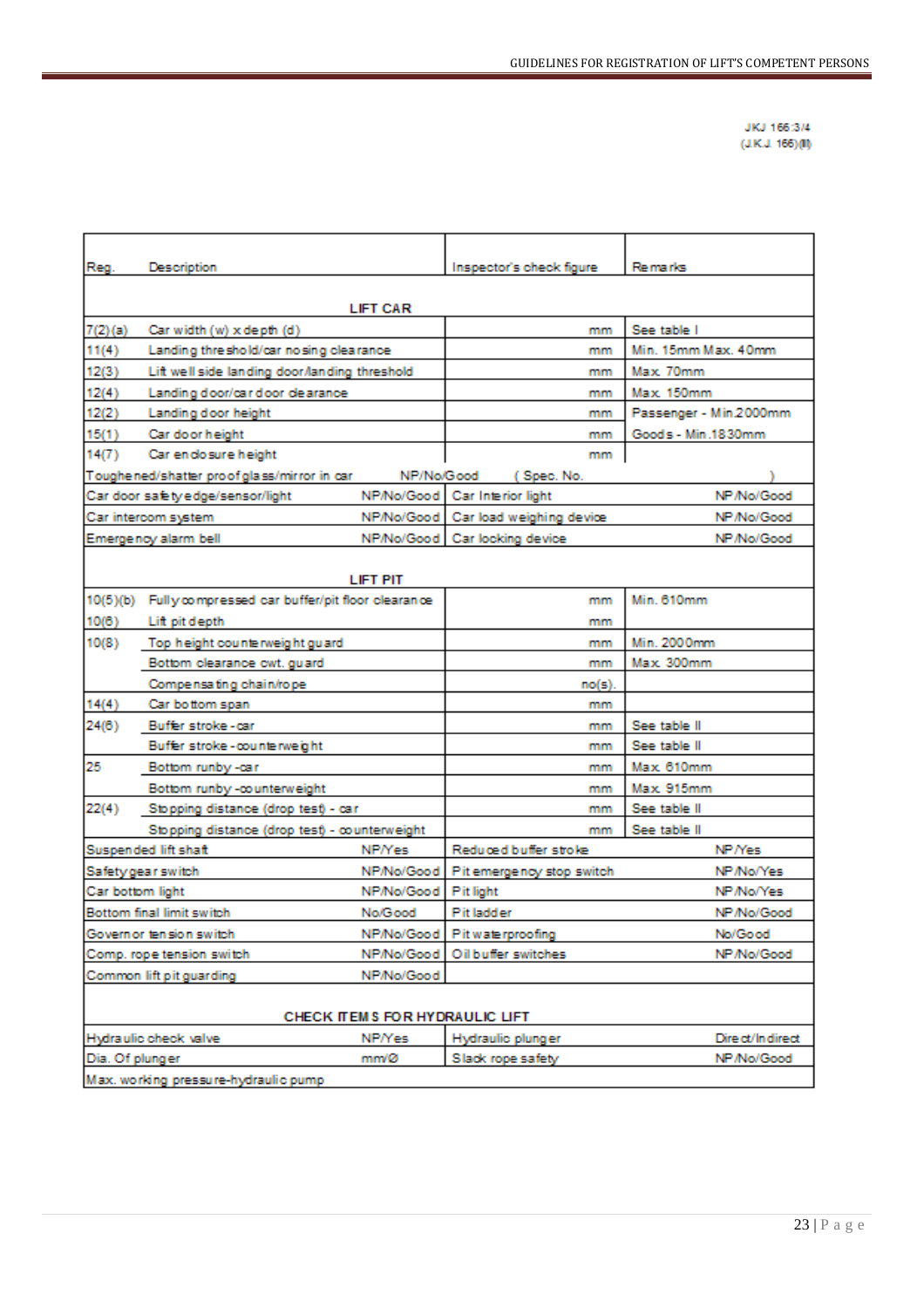| JKJ 166,444     |  |
|-----------------|--|
| (J.K.J. 166)(M) |  |

| Table II      |               |      |                   |                    |      |
|---------------|---------------|------|-------------------|--------------------|------|
| Contractspeed | Max. Governor |      | Stopping distance | Min. Buffer Stroke |      |
| (m/min)       | trippingspeed | Min. | Max.              | Spring             | Oil  |
|               | (m/min)       | (mm) | (mm)              | (mm)               | (mm) |
| 0-30          | ස             | 150. | 380               | 40.                | 70   |
| 39            | ස             | 150  | 410               | 65                 | 70   |
| 46            | 64            | 150  | 410               | 65                 | 70   |
| 52            | 76            | 205  | 480               | 100                | 70   |
| 60            | 84            | 230  | 540               | 100                | 70   |
| 69            | 94            | 255  | 610               |                    | 90.  |
| 76            | 103           | 280  | 690               |                    | 110  |
| 90.           | 120           | 330  | 820               |                    | 160  |
| 98.           | 120           | 330  | 840               |                    | 160  |
| 105           | 138           | 390  | 990.              |                    | 210  |
| 122           | 156           | 460  | 1220              |                    | 280  |
| 137           | 173           | සිති | 1475              |                    | 350  |
| 153           | 191           | 635  | 1730              |                    | 430  |
| 183           | 226           | 840  | 2310              |                    | 630  |
| 214           | 261           | 1090 | 3000              |                    | 890  |
| 244           | 296           | 1370 | 3810              |                    | 1110 |
| 275           | 331           | 1650 | 4650              |                    | 1410 |
| 305           | 366           | 2030 | 5640              |                    | 1740 |
| 336           | 403           | 2439 | 6808              |                    | 2105 |
| 366           | 439           | 2845 | 8025              |                    | 2505 |
| 390           | 476           | 3328 | 9424              |                    | 2935 |
| 427           | 513           | 3836 | 10846             |                    | 3415 |
| 458           | 549           | 4395 | 12446             |                    | 3910 |

When emergency terminal speed limiting device is installed, buffer stroke may be reduced to 115% of such reduced striking speed but not less than half the buffer stroke for contract speed not greater than 240 m/min. h any event, the stroke shall not be less than 420 mm; or one third of the buffer stroke for contract speed greater than 240 m/min, but in no case shall the stroke be less than 540 mm.

| Table I                  |        |           |
|--------------------------|--------|-----------|
| Car Floor Area (m?)      | Max.   | Contract  |
| $(\pm 0.05 \text{ m}^2)$ | Person | Load (kg) |
| 0.950                    | 5      | 345       |
| 1.115                    | 6      | 410       |
| 1.280                    | 7      | 480       |
| 1.450                    | 8      | 546       |
| 1.600                    | 9      | 615       |
| 1.755                    | 10     | 685       |
| 1.895                    | 11     | 750       |
| 2.055                    | 12     | 820       |
| 2.195                    | 13     | 885       |
| 2.340                    | 14     | 955       |
| 2.480                    | 15     | 1025      |
| 2.620                    | 16     | 1090      |
| 2.740                    | 17     | 1160      |
| 2.835                    | 18     | 1225      |
| 3.000                    | 19     | 1295      |
| 3.130                    | 20     | 1365      |
| 3.250                    | 21     | 1430      |
| 3.370                    | 22     | 1500      |
| 3.485                    | 23     | 1565      |
| 3.605                    | 24     | 1635      |
| 3.735                    | 25     | 1705      |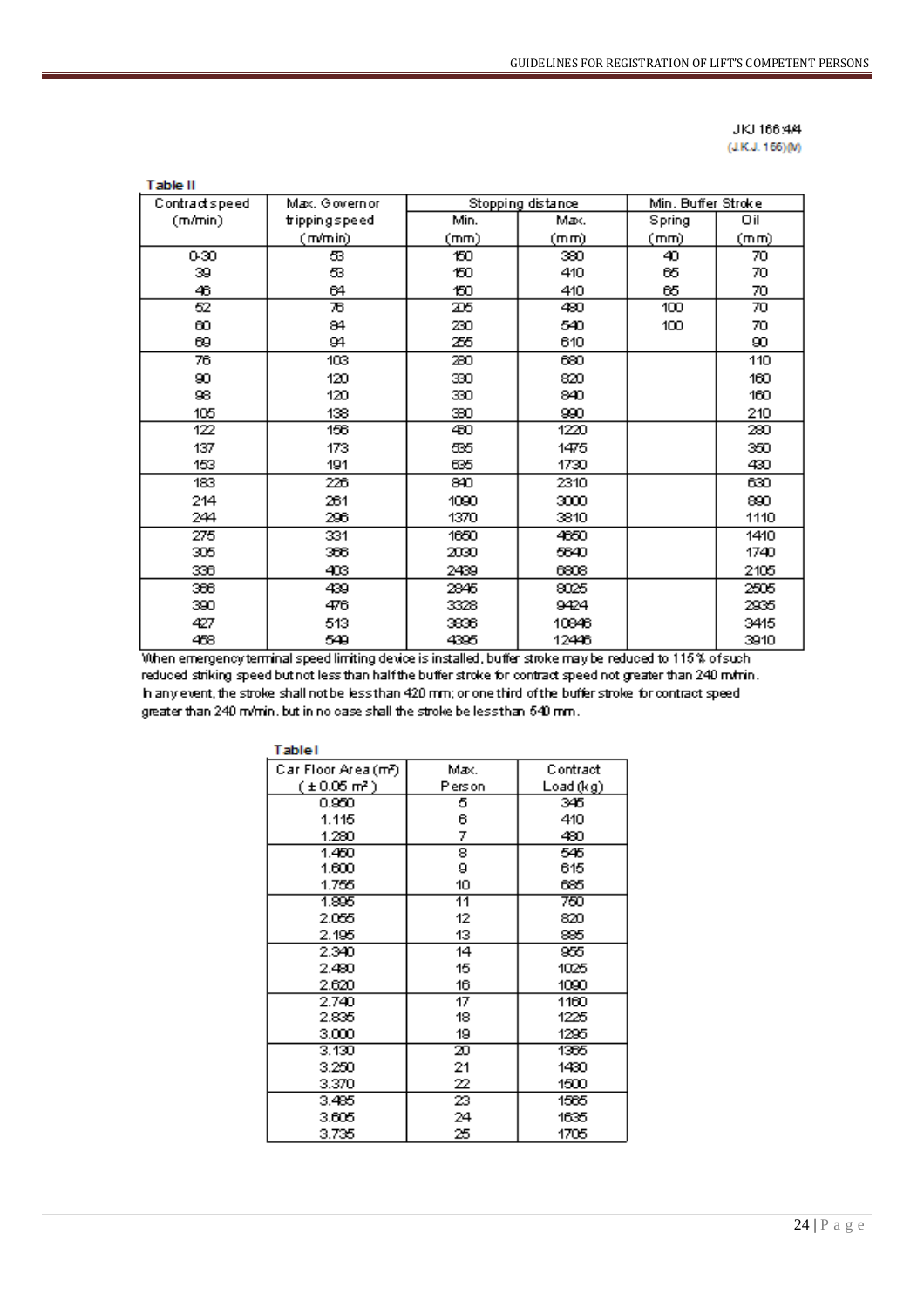JKJ 167:1/2

#### **ESCALATOR / MOVING WALKS**

| Date of Inspection    | th <u>e companies of the companies of the companies</u>                                     |                                                                                                                                                                                                                                      | Escalator No. <b>Escalator</b> No.           |
|-----------------------|---------------------------------------------------------------------------------------------|--------------------------------------------------------------------------------------------------------------------------------------------------------------------------------------------------------------------------------------|----------------------------------------------|
| Registration No.      | : PMA ______________________                                                                |                                                                                                                                                                                                                                      |                                              |
| Design File No.       |                                                                                             | <u> : a construction de la construction de la construction de la construction de la construction de la construction de la construction de la construction de la construction de la construction de la construction de la constru</u> |                                              |
| Owner's Name          |                                                                                             | <u> 1989 - Johann Johann Stoff, deutscher Stoffen und der Stoffen und der Stoffen und der Stoffen und der Stoffen</u>                                                                                                                |                                              |
| <b>Building Name</b>  |                                                                                             | <u>: In the second contract of the second contract of the second contract of the second contract of the second contract of the second contract of the second contract of the second contract of the second contract of the secon</u> |                                              |
| <b>Address</b>        |                                                                                             |                                                                                                                                                                                                                                      |                                              |
|                       |                                                                                             |                                                                                                                                                                                                                                      |                                              |
| Maker                 |                                                                                             | <u> Andreas Andreas Andreas Andreas Andreas Andreas Andreas Andreas Andreas Andreas Andreas Andreas Andreas Andr</u>                                                                                                                 |                                              |
| Serial No.            | <u> 1989 - Jan Barbara Barbara, manazarta politik (h. 1989).</u>                            |                                                                                                                                                                                                                                      |                                              |
| Year Manufactured     | $\mathbf{1}_{\{1,2,3,4,5\}}$ . The contract of the contract of $\mathbf{1}_{\{1,2,3,4,5\}}$ |                                                                                                                                                                                                                                      |                                              |
| Power                 | : kw                                                                                        |                                                                                                                                                                                                                                      | Model in the contract of the contract of the |
| Maximum Capacity      |                                                                                             |                                                                                                                                                                                                                                      |                                              |
| Location of Escalator |                                                                                             |                                                                                                                                                                                                                                      | floor                                        |
| <b>Exemptions</b>     |                                                                                             | <u> 1989 - Jan Samuel Barbara, martin a shekara tsarin 1989 - Andrea Samuel Barbara, marka a shekara tsarin 1980</u>                                                                                                                 |                                              |
|                       |                                                                                             |                                                                                                                                                                                                                                      |                                              |
| Remarks               |                                                                                             | <u> 1989 - Andrea Santa Andrea Andrea Santa Andrea Andrea Andrea Andrea Andrea Andrea Andrea Andrea Andrea Andre</u>                                                                                                                 |                                              |
|                       |                                                                                             |                                                                                                                                                                                                                                      |                                              |
|                       |                                                                                             |                                                                                                                                                                                                                                      |                                              |
|                       |                                                                                             |                                                                                                                                                                                                                                      |                                              |

Tandatangan Pemerksa

Nama :

Jabatan Keselamatan dan Pekerjaan  $\zeta$  $\,$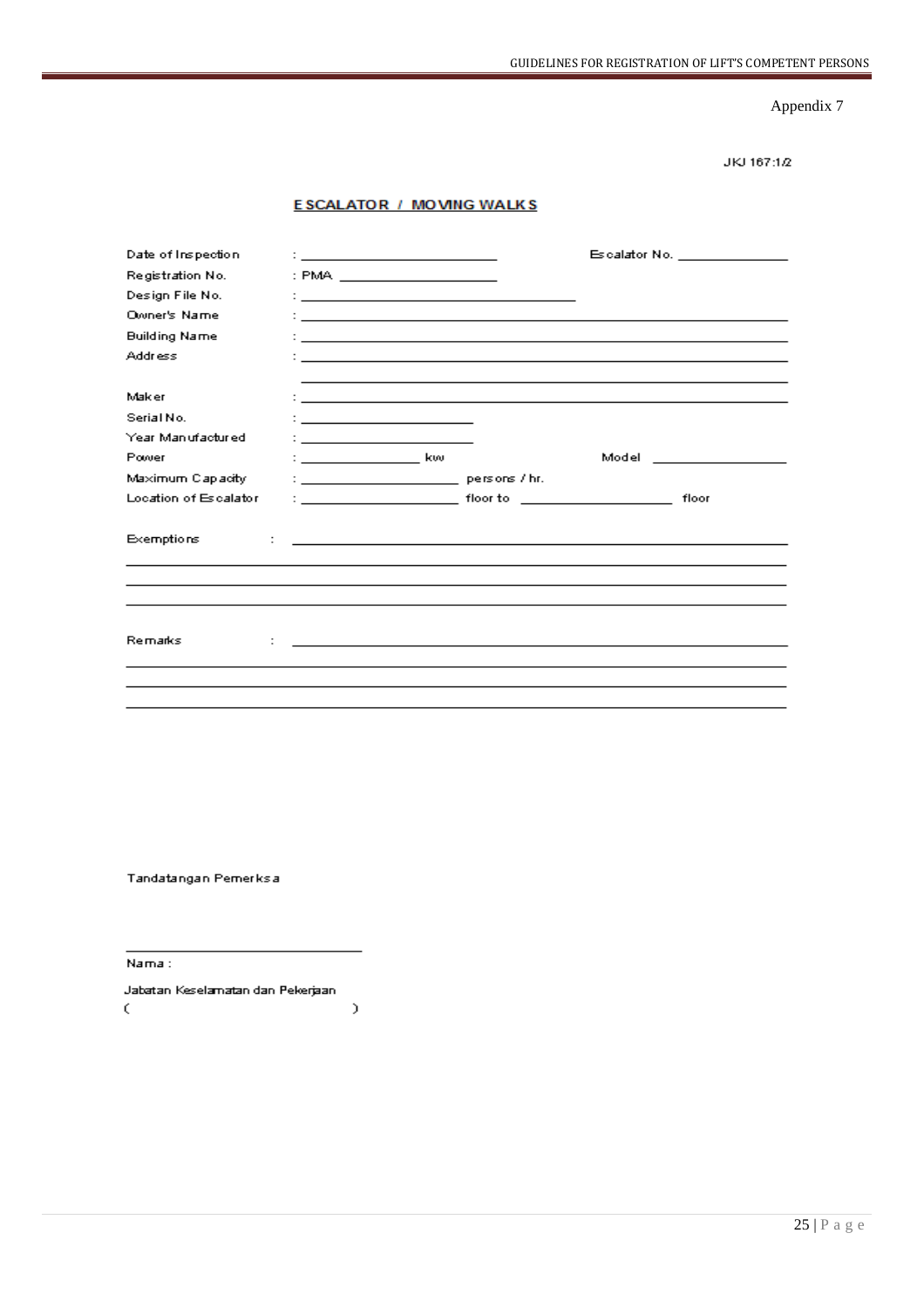JKJ 167:22

|                   |                            |        | ASNI                   | CEN/BS                              | CEN/BS                                      |
|-------------------|----------------------------|--------|------------------------|-------------------------------------|---------------------------------------------|
| Inclination       |                            |        | 30° max.               | 30°                                 | 35°                                         |
| Vertical Rise     | $1 - 2 - 1$                | mm     |                        |                                     | 6m max.                                     |
| Speed             |                            | m/min. | 38 m/min. max.         | 46 m/min. max.                      |                                             |
| Step:             |                            |        |                        |                                     |                                             |
|                   | Rise : ________________ mm |        | $216$ mm max.          | 240 mm max.                         | 240 mm max.                                 |
|                   | Depth : mm                 |        | 400 mm min.            | 380 mm min.                         | 380 mm min.                                 |
|                   | Width: mm                  |        | $406$ mm $\sim$ 1015mm | $580 \,\rm{mm} \sim 1100 \,\rm{mm}$ | $580 \,\mathrm{mm} \sim 1100 \,\mathrm{mm}$ |
| Clearance between |                            |        | 4.8mm max.             | 4.0mm max.                          | 4.0mm max.                                  |

| Balustrade                             | : Plastic / Metallic / Toughened glass. ( spec. ) |
|----------------------------------------|---------------------------------------------------|
| Motor drive connection                 | : Direct / Chain / Gear / Belt / Others. (1988)   |
| Mechanical tripping speed of governor. | m/min.                                            |

#### Safety devices

| Roller shutter endosure retraction switch.          |                              | Na / No / Good |
|-----------------------------------------------------|------------------------------|----------------|
| Tandem operation of escalator switch                | Na / No / Good               |                |
| Syncronised start/stop switch of tandem escalator : |                              | Na / No / Good |
| Key operated start switch                           |                              | No / Good      |
| Emergency stop switch                               | Top/Bottom:                  | No / Good      |
| Handrail finger guard switch                        | Top right / Top left:        | No / Good      |
|                                                     | Bottom right / Bottom left : | No / Good      |
| Skirt obstruction switch                            | Top right / Top left :       | Na / No / Good |
|                                                     | Bottom right / Bottom left : | Na / No / Good |
| Combplate switch                                    | Top right / Top left :       | Na / No / Good |
|                                                     | Bottom right / Bottom left:  | Na / No / Good |
| Step upthrust switch                                |                              | Na / No / Good |
| Step demarcation lights                             | Top/ Bottom landings :       | Na / No / Good |
| Stop switch in driving station                      |                              | No / Good      |
| Overspeed governor                                  |                              | Na / No / Good |
| Main drive switch                                   |                              | Na / No / Good |
| Step chain switch                                   |                              | Na / No / Good |
| Anti reverse device                                 |                              | Na / No / Good |
| Electro-mechanical brake switch                     |                              | Na / No / Good |
| Stop switch in return station                       |                              | Na / No / Good |
| Auxiliary brake                                     |                              | Na / No / Good |
|                                                     |                              | Na / No / Good |
|                                                     |                              | Na / No / Good |